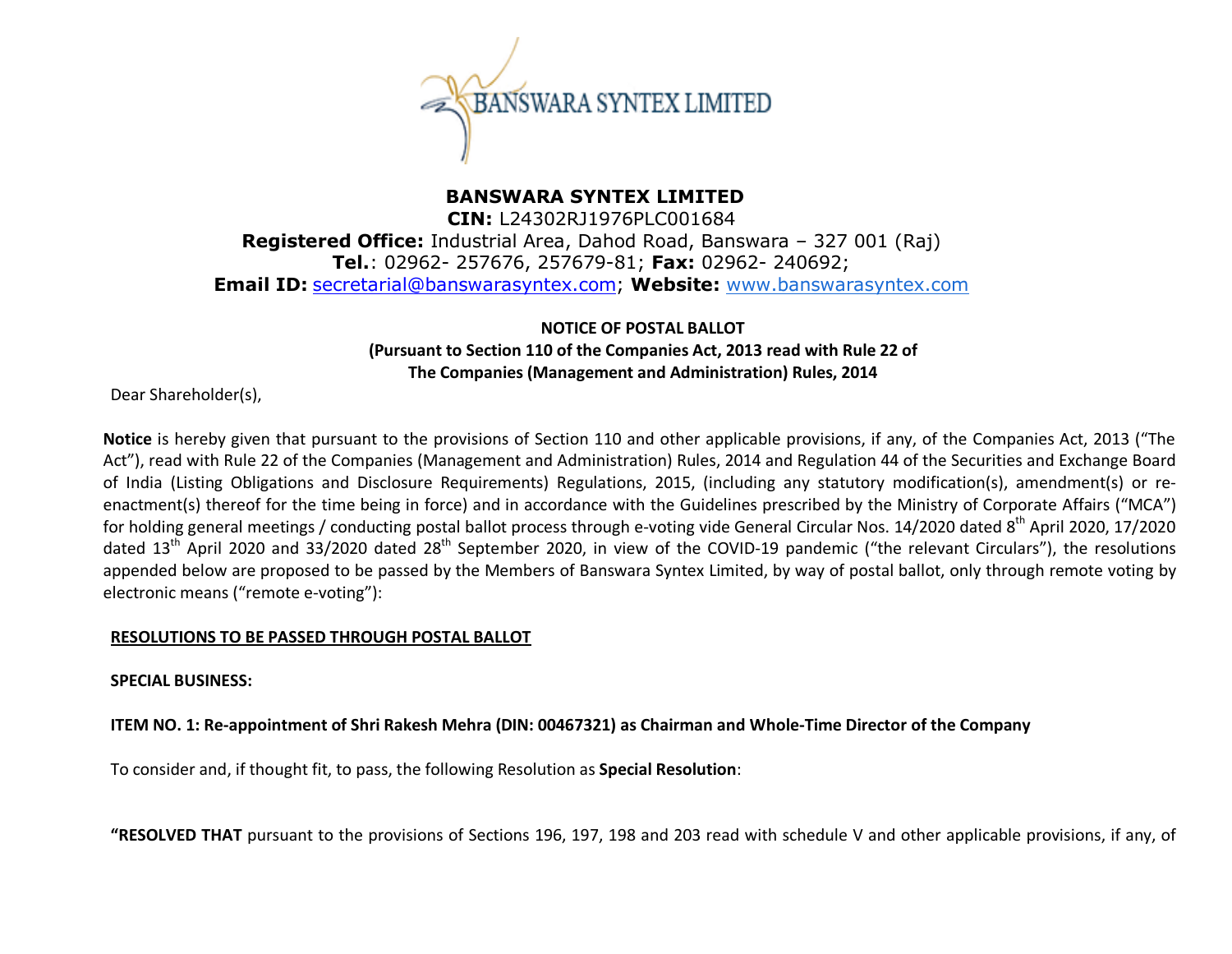the Companies Act, 2013 read with the Companies (Appointment and Remuneration of Managerial Personnel) Rules, 2014 and the Securities and Exchange Board of India (Listing Obligations and Disclosure Requirements) Regulations, 2015 (including any statutory modification(s) or reenactment(s) thereof for the time being in force) and provisions of Articles of Association of the Company and all other applicable rules, laws and acts (if any) and subject to all other requisite approvals, permissions and sanctions and subject to such conditions as may be prescribed by any of the concerned authorities while granting such approvals as may be applicable, the consent of the members of the Company, be and is hereby accorded for the re-appointment of Shri Rakesh Mehra (DIN – 00467321) as Chairman and Whole Time Director of the Company for a period of 3 Years (Three Years) w.e.f. 1<sup>st</sup> January, 2021 to 31<sup>st</sup> December, 2023 on the terms and conditions including remuneration, as set out below, with liberty to the Board of Directors to alter and vary the terms and conditions of appointment and/or remuneration as it may deem fit, subject to the same not exceeding the limits as mentioned in this resolution and as specified under Schedule V of the Companies Act, 2013 and/or any statutory modification(s) or re-enactment(s) thereof:-

- (I) Basic Salary: Rs. 13,00,000/- per month, w.e.f. 1<sup>st</sup> January, 2021 which shall be increased every year on 1<sup>st</sup> April by Rs. 1,00,000/- in the scale of Rs. 13,00,000 -1,00,000 - 15,00,000. The first increase in the above salary will be from 1<sup>st</sup> April, 2022.
- **(II)** Commission: upto 1% commission on the net profit of the Company, computed in the manner laid down in the Companies Act, 2013. This is also subject to the overall remuneration payable to all the Whole Time Directors as prescribed under Section 197 read with Schedule V of the Companies Act, 2013 (including any statutory modification(s) thereto or re-enactment(s) thereof for the time being in force). The available profit will be equally distributed amongst Shri Rakesh Mehra, Chairman and Whole-time Director, Shri Ravindra Kumar Toshniwal, Managing Director and Shri Shaleen Toshniwal, Jt. Managing Director of the Company, subject to ceiling of 1% to each one of them on net profit of the Company as computed above.
- **(III)** Perquisites and Benefits: In addition to above, the following perquisites not exceeding the overall ceiling as prescribed under Schedule V, annexed to the Companies Act, 2013, will be provided to Shri Rakesh Mehra, Chairman and Whole-time Director:

# **CATEGORY (A)**

### **a) Housing:**

He will be paid 30% of his basic salary as House Rent Allowance per month.

### **b) Medical Reimbursement / Mediclaim Insurance:**

Reimbursement of expenses, actually incurred, for Self and family; the total cost to the Company shall not exceed one month's salary per year or three months' salary in a period of 3 years. However, only those expenses will be reimbursed which have not been reimbursed in the mediclaim insurance policy, if any, taken by the Company from time to time.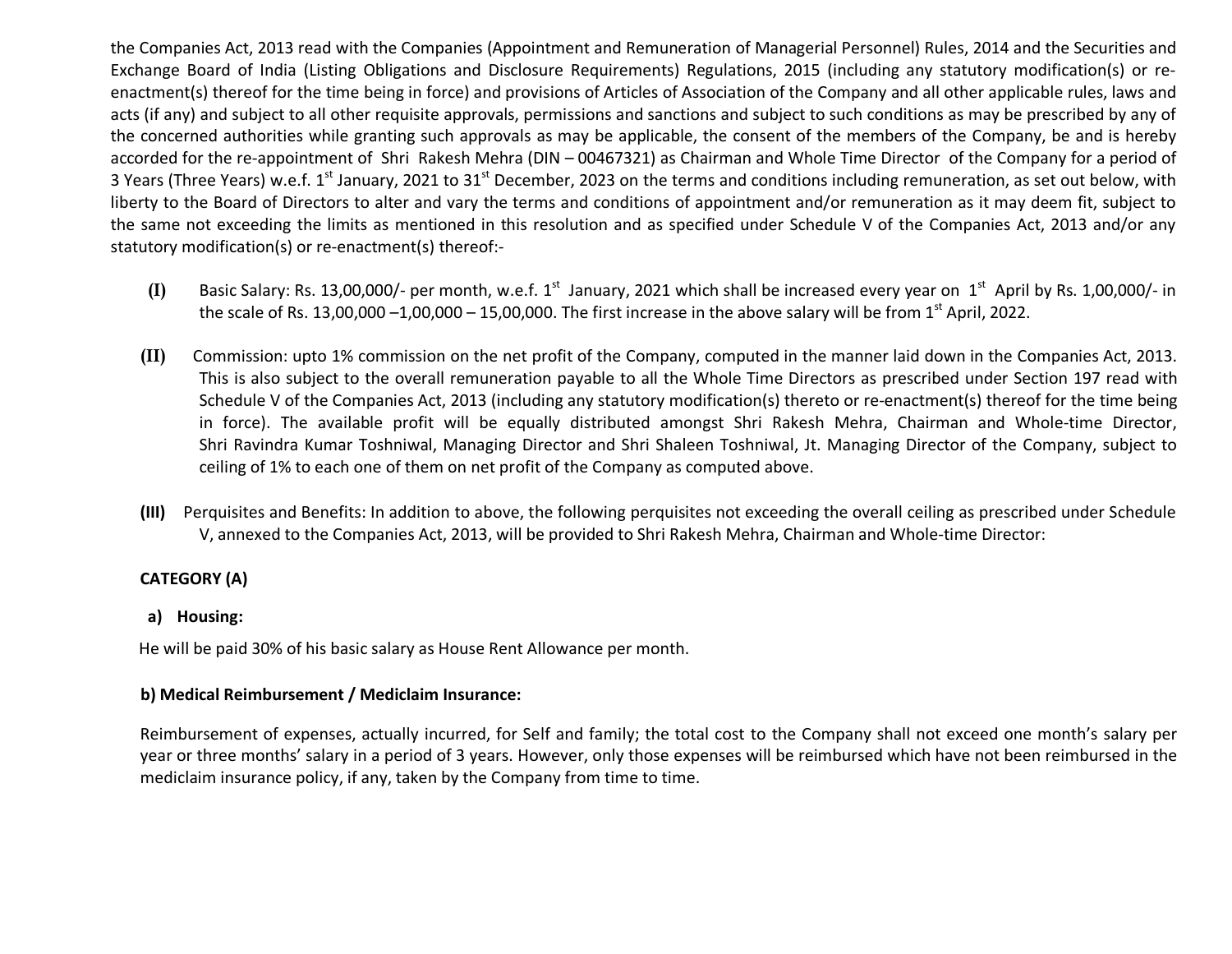#### **c) Leave Travel Concession**

 For self and family once in a year; the total cost to the Company shall not exceed one month's salary per year or three months' salary in a period of three years.

# **d) Club Fees**

Fees of clubs payable subject to a maximum of two clubs except entrance and life membership fees.

### **e) Personal Accident Insurance:**

Premium not to exceed Rs. 10,000/- per annum.

# **f) Servant allowance:**

Not exceeding Rs. 60,000/- per annum.

# **CATEGORY (B)**

In addition to the perquisites, Shri Rakesh Mehra, Chairman and Whole-time Director shall also be entitled to the following benefits, which shall not be included in the computation of ceiling on remuneration mentioned above, as permissible by law.

### **a) Provident Fund / Superannuation Fund or Annuity Fund:**

 The Company's contribution to Provident Fund /Superannuation Fund or Annuity Fund will not be included in the computation of ceiling on perquisites to the extent these, either singly or put together, are not taxable under the Income Tax Act, 1961.

# **b) Gratuity:**

Gratuity payable shall not exceed half month's Basic Salary for each completed year of service.

# **c) Leave:**

Leave and Leave Encashment as per the rules of the Company.

# **CATEGORY (C)**

# **a**) **Conveyance**

Free use of the Company's car along with the driver. Personal use of car shall be billed by the Company.

# **b) Telephone**

Free telephone facility at residence. Personal long distance calls shall be billed by the Company.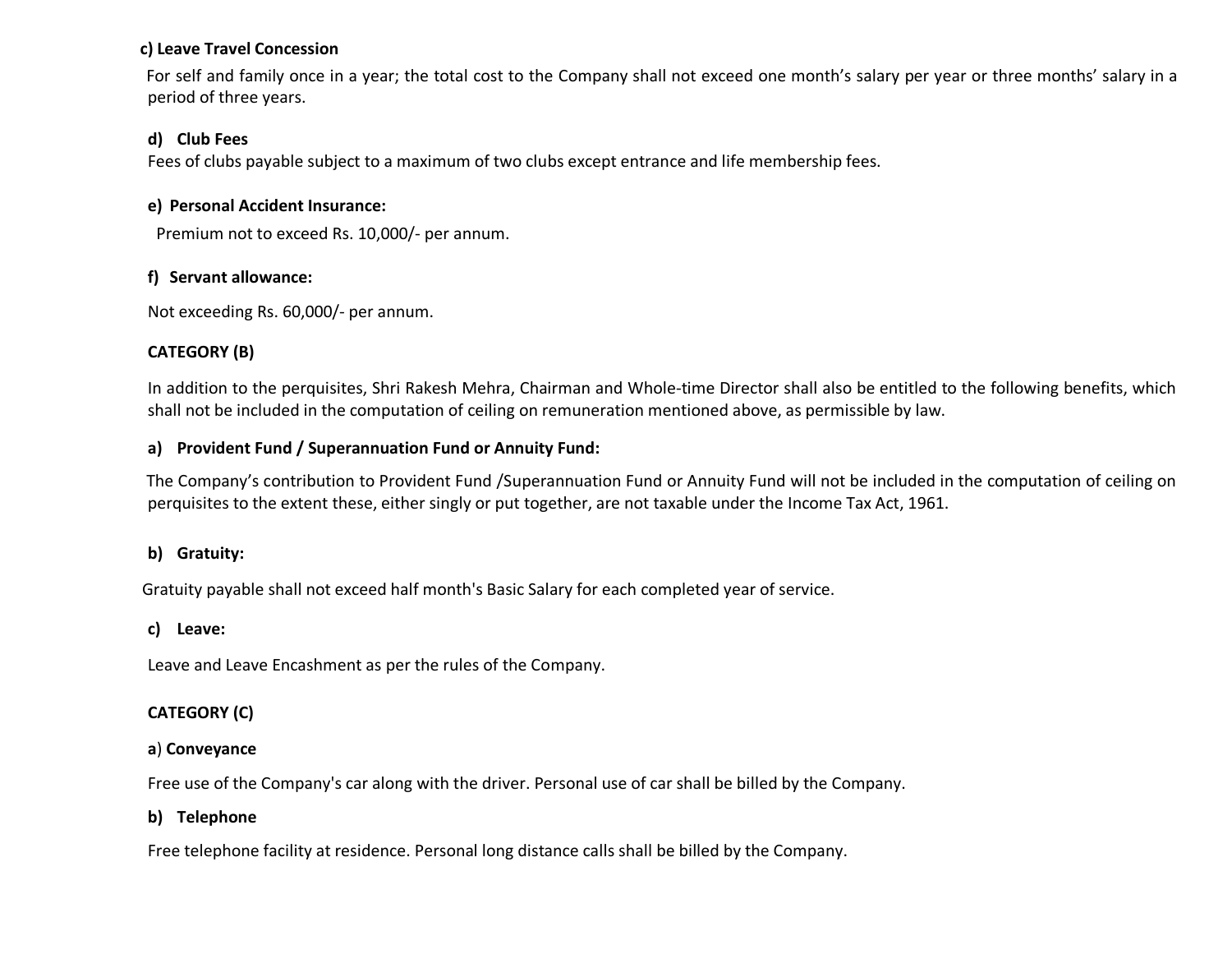#### **c) Reimbursement of Expenses**

Apart from the remuneration as aforesaid, Shri Rakesh Mehra, Chairman, shall also be entitled to reimbursement of such expenses as are genuinely and actually incurred in efficient discharge of his duties in connection with the business of the Company.

### **d) Sitting Fee**

No sitting fee shall be paid to Shri Rakesh Mehra, Chairman, for attending the meetings of Board of Directors or any committee thereof.

#### **e) He shall be liable to retire by rotation.**

**f)** Where in any financial year, the Company has no profits or its profits are inadequate, the aforesaid remuneration including the perquisites shall be paid to Shri Rakesh Mehra, Chairman and Whole-time Director, subject to the applicable provisions of Schedule V to the said Act.

#### **Other Terms & Conditions:**

- **a)** Shri Rakesh Mehra will perform the duties and exercise the powers, which may be assigned to or vested in him by the Board of Directors of the Company from time to time.
- **b)** Either party i.e. the Company and Shri Rakesh Mehra, Chairman and Whole-time Director, may terminate the agreement by giving the other party three-months prior notice in writing to that effect.
- **c)** If, at any time, Shri Rakesh Mehra ceases to be Director of the Company for any reason whatsoever, he shall also cease to be the Chairman of the Company.

 **RESOLVED FURTHER THAT** when in any financial year, the Company has no profits or its profits are inadequate, the aforesaid remuneration including the perquisites shall be paid/payable to Shri Rakesh Mehra, Chairman and Whole-time Director, subject to the applicable provisions of Schedule V of the Companies Act, 2013.

**RESOLVED FURTHER THAT** the aggregate of the remuneration and perquisites as aforesaid in any financial year shall not exceed the limit from time to time under Section 197, Section 198 and other applicable provisions of the Act and Rules made thereunder, read with Schedule V of the said Act or any statutory modification(s) or re-enactment thereof, for the time being in force, or otherwise as may be permissible under the Law.

**RESOLVED FURTHER THAT** in the event of any statutory amendment, modification or relaxation by the Central Government to Schedule V to the Companies Act, 2013, or any other relevant Statutory enactment(s) thereof in this regard, the Board of Directors be and is hereby authorized to vary or increase the remuneration including salary, commission, perquisites, allowances etc. within such prescribed limit or ceiling and the agreement between the Company and Shri Rakesh Mehra, be suitably amended to give effect to such modification, relaxation or variation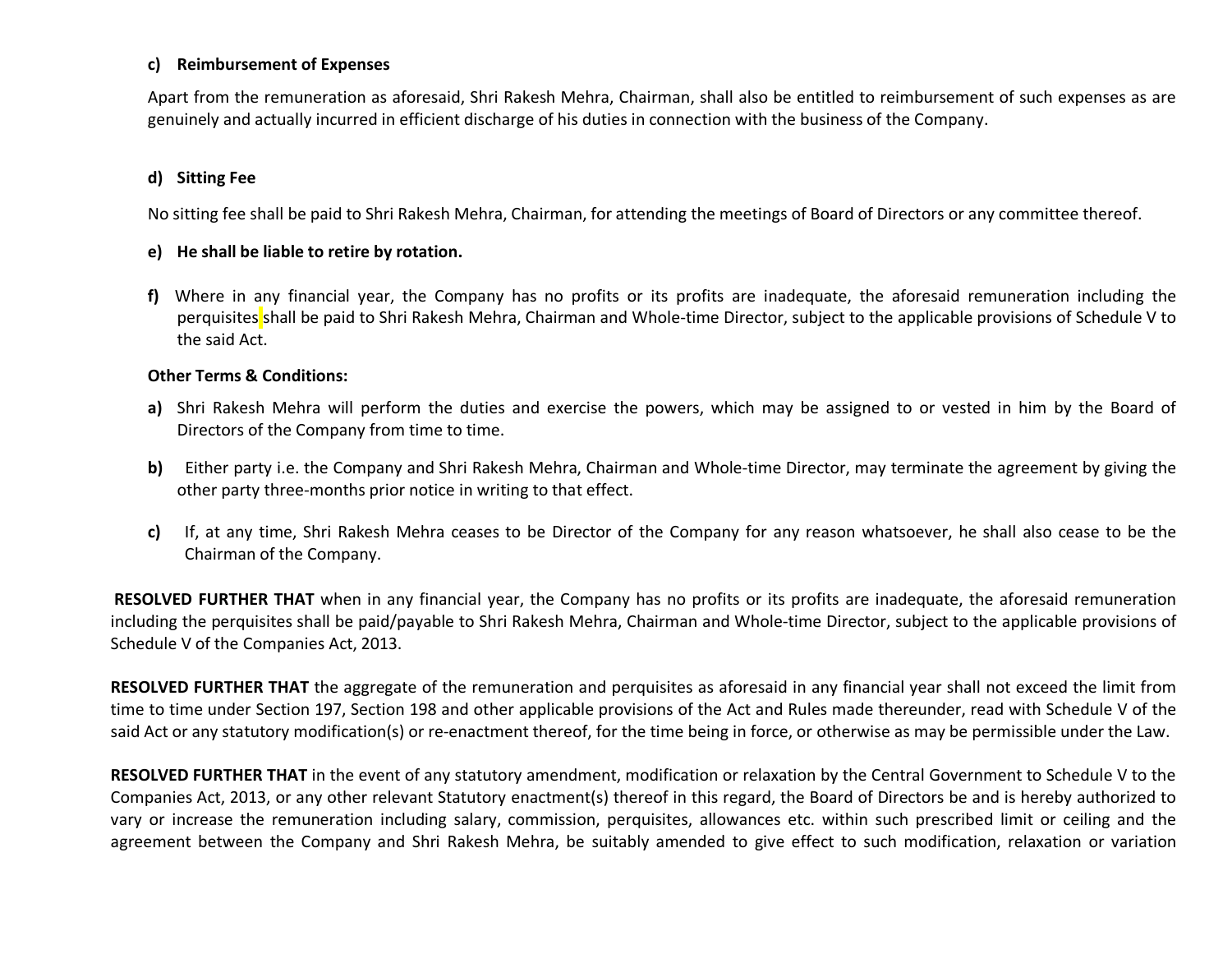without any further reference to the members for their approval.

**RESOLVED FURTHER THAT** the Board of Directors of the Company be and is hereby authorised to do all such acts, deeds, matters, things etc. and take all such steps as may be necessary, proper, expedient or incidental for the purpose of giving effect to this resolution"

#### **ITEM NO. 2: Re-appointment of Shri Ravindra Kumar Toshniwal (DIN: 00106789) as Managing Director of the Company.**

To consider and, if thought fit, to pass, the following Resolution as **Special Resolution**:

**"RESOLVED THAT** pursuant to the provisions of Sections 196, 197, 198 and 203 read with schedule V and other applicable provisions, if any, of the Companies Act, 2013 read with the Companies (Appointment and Remuneration of Managerial Personnel) Rules, 2014 and the Securities and Exchange Board of India (Listing Obligations and Disclosure Requirements) Regulations, 2015 (including any statutory modification(s) or reenactment(s) thereof for the time being in force) and provisions of Articles of Association of the Company and all other applicable rules, laws and acts (if any) and subject to all other requisite approvals, permissions and sanctions and subject to such conditions as may be prescribed by any of the concerned authorities while granting such approvals as may be applicable, the consent of the members of the Company, be and is hereby accorded for the re-appointment of Shri Ravindra Kumar Toshniwal (DIN – 00106789) as Managing Director of the Company for a period of 3 Years (Three Years) w.e.f. 1<sup>st</sup> January, 2021 to 31<sup>st</sup> December, 2023 on the terms and conditions including remuneration, as set out below, with liberty to the Board of Directors to alter and vary the terms and conditions of appointment and/or remuneration as it may deem fit, subject to the same not exceeding the limits as mentioned in this resolution and as specified under Schedule V of the Companies Act, 2013 and/or any statutory modification(s) or re-enactment(s) thereof:-

- $(I)$  Basic Salary: Rs. 8,00,000/- per month, w.e.f. 1<sup>st</sup> January, 2021 which shall be increased every year on  $1<sup>st</sup>$  April by Rs. 60,000/- in the scale of Rs. 8,00,000 –60,000 – 9,20,000. The first increase in the above salary will be from  $1<sup>st</sup>$  April, 2022.
- **(II)** Commission: upto 1% commission on the net profit of the Company, computed in the manner laid down in the Companies Act, 2013. This is also subject to the overall remuneration payable to all the Whole Time Directors as prescribed under Section 197 read with Schedule V of the Companies Act, 2013 (including any statutory modification(s) or re-enactment(s) thereof for the time being in force). The available profit will be equally distributed amongst Shri Rakesh Mehra, Chairman and Whole-time Director, Shri Ravindra Kumar Toshniwal, Managing Director and Shri Shaleen Toshniwal, Jt. Managing Director of the Company, subject to ceiling of 1% to each one of them on net profit of the Company as computed above.
- **(III)** Perquisites and Benefits: In addition to above, the following perquisites not exceeding the overall ceiling as prescribed under Schedule-V, annexed to the Companies Act, 2013, will be provided to Shri Ravindra Kumar Toshniwal, Managing Director: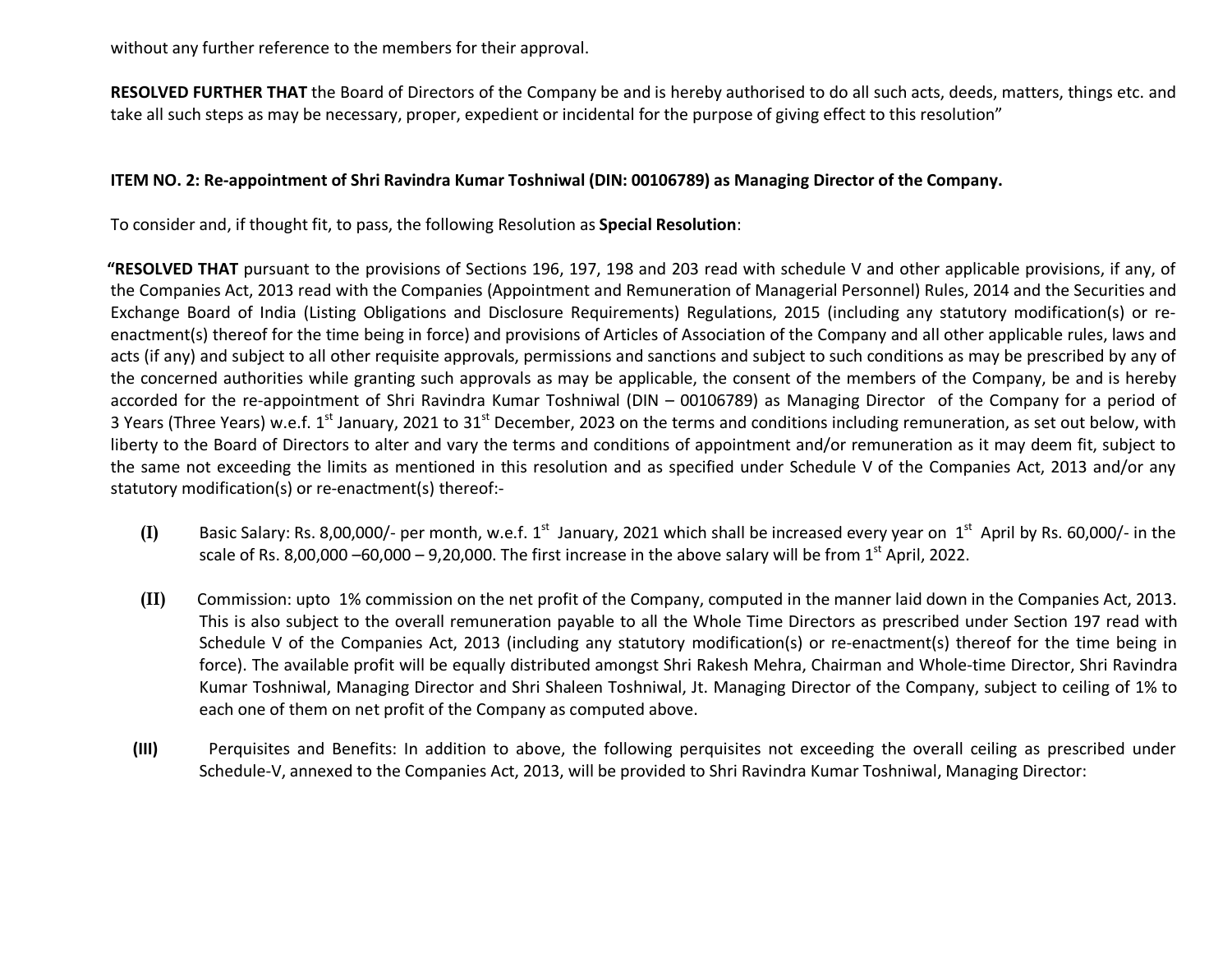### **CATEGORY (A)**

### **a) Housing:**

He will be paid 30% of his basic salary as House Rent Allowance per month.

### **b) Medical Reimbursement / Mediclaim Insurance:**

 Reimbursement of expenses, actually incurred, for Self and family; the total cost to the Company shall not exceed one month's salary per year or three months' salary in a period of 3 years. However, only those expenses will be reimbursed which have not been reimbursed in the mediclaim insurance policy, if any, taken by the Company from time to time.

### **c) Leave Travel Concession:**

 For self and family once in a year; the total cost to the Company shall not exceed one month's salary per year or three months' salary in a period of three years.

# **d) Club Fees**

Fees of clubs payable subject to a maximum of two clubs except entrance and life membership fees.

### **e) Personal Accident Insurance:**

Premium not to exceed Rs. 10,000/- per annum.

# **f) Servant allowance:**

Not exceeding Rs. 60,000/- per annum.

# **CATEGORY (B)**

In addition to the perquisites, Shri Ravindra Kumar Toshniwal, Managing Director shall also be entitled to the following benefits, which shall not be included in the computation of ceiling on remuneration mentioned above, as permissible by law.

### **a)Provident Fund / Superannuation Fund or Annuity Fund:**

 The Company's contribution to Provident Fund / Superannuation Fund or Annuity Fund will not be included in the computation of ceiling on perquisites to the extent these, either singly or put together, are not taxable under the Income Tax Act, 1961.

# **b) Gratuity:**

Gratuity payable shall not exceed half month's Basic Salary for each completed year of service.

# **c) Leave:**

Leave and Leave Encashment as per the rules of the Company.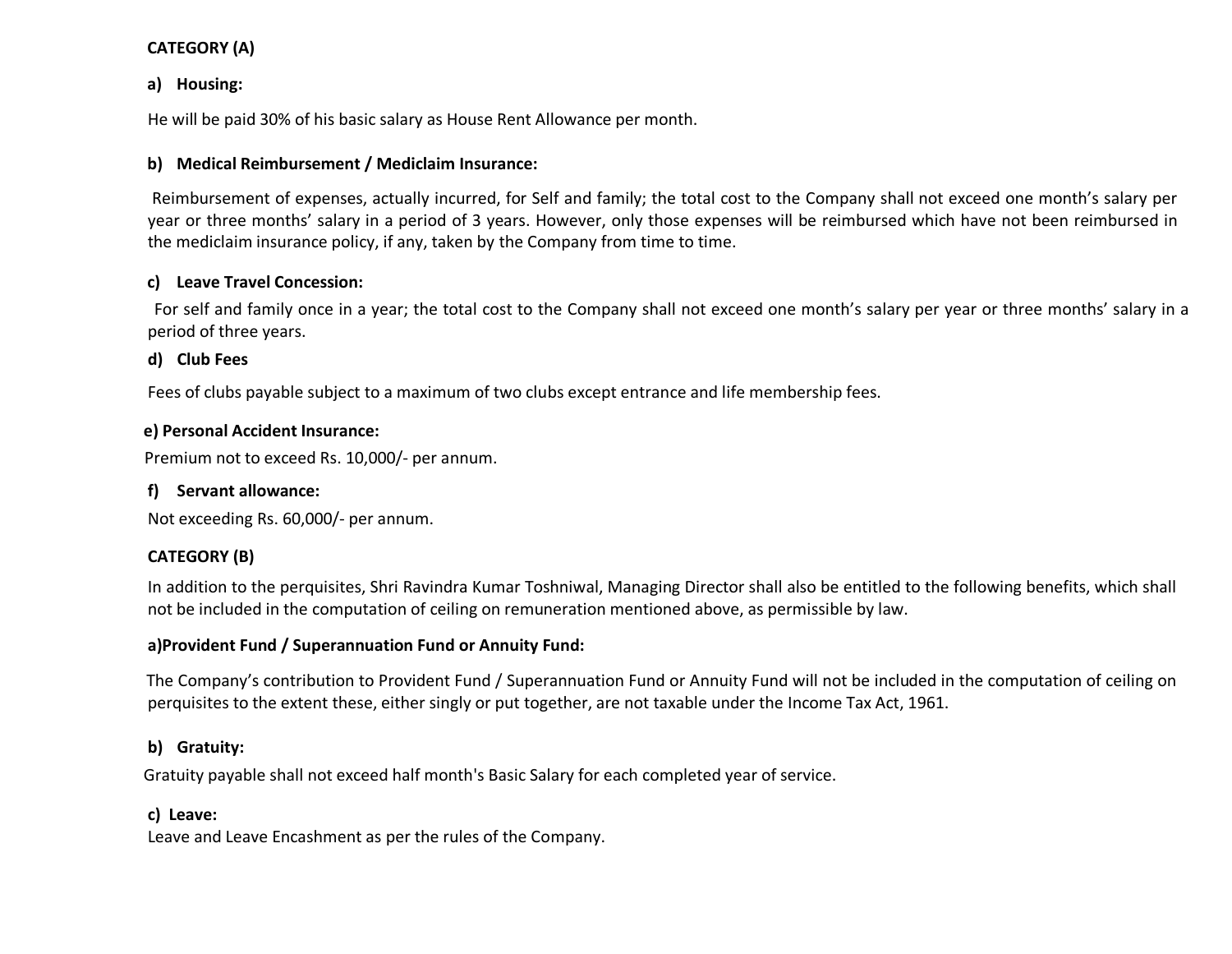# **CATEGORY (C)**

#### **a) Conveyance**

Free use of the Company's car along with the driver. Personal use of car shall be billed by the Company.

### **b) Telephone**

Free telephone facility at residence. Personal long distance calls shall be billed by the Company.

### **c) Reimbursement of Expenses**

Apart from the remuneration as aforesaid, Shri Ravindra Kumar Toshniwal, Managing Director shall also be entitled to reimbursement of such expenses as are genuinely and actually incurred in efficient discharge of his duties in connection with the business of the Company.

### **d) Sitting Fee**

No sitting fee shall be paid to Shri Ravindra Kumar Toshniwal, Managing Director, for attending the meetings of Board of Directors or any committee thereof.

**e)** He shall not be liable to retire by rotation.

**f)** Where in any financial year, the Company has no profits or its profits are inadequate, the aforesaid remuneration including the perquisites shall be paid to Shri Ravindra Kumar Toshniwal, Managing Director, subject to the applicable provisions of Schedule V to the said Act.

### **Other Terms & Conditions:**

- **a)** Shri Ravindra Kumar Toshniwal will perform the duties and exercise the powers, which may be assigned to or vested in him by the Board of Directors of the Company from time to time.
- **b)** Either party i.e. the Company and Shri Ravindra Kumar Toshniwal, Managing Director, may terminate the agreement by giving the other party three-months prior notice in writing to that effect.
- **c)** If, at any time, Shri Ravindra Kumar Toshniwal ceases to be Director of the Company for any reason whatsoever, he shall also cease to be the Managing Director of the Company.

**RESOLVED FURTHER THAT** when in any financial year, the Company has no profits or its profits are inadequate, the aforesaid remuneration including the perquisites shall be paid/payable to Shri Ravindra Kumar Toshniwal, Managing Director, subject to the applicable provisions of Schedule V of the Companies Act, 2013.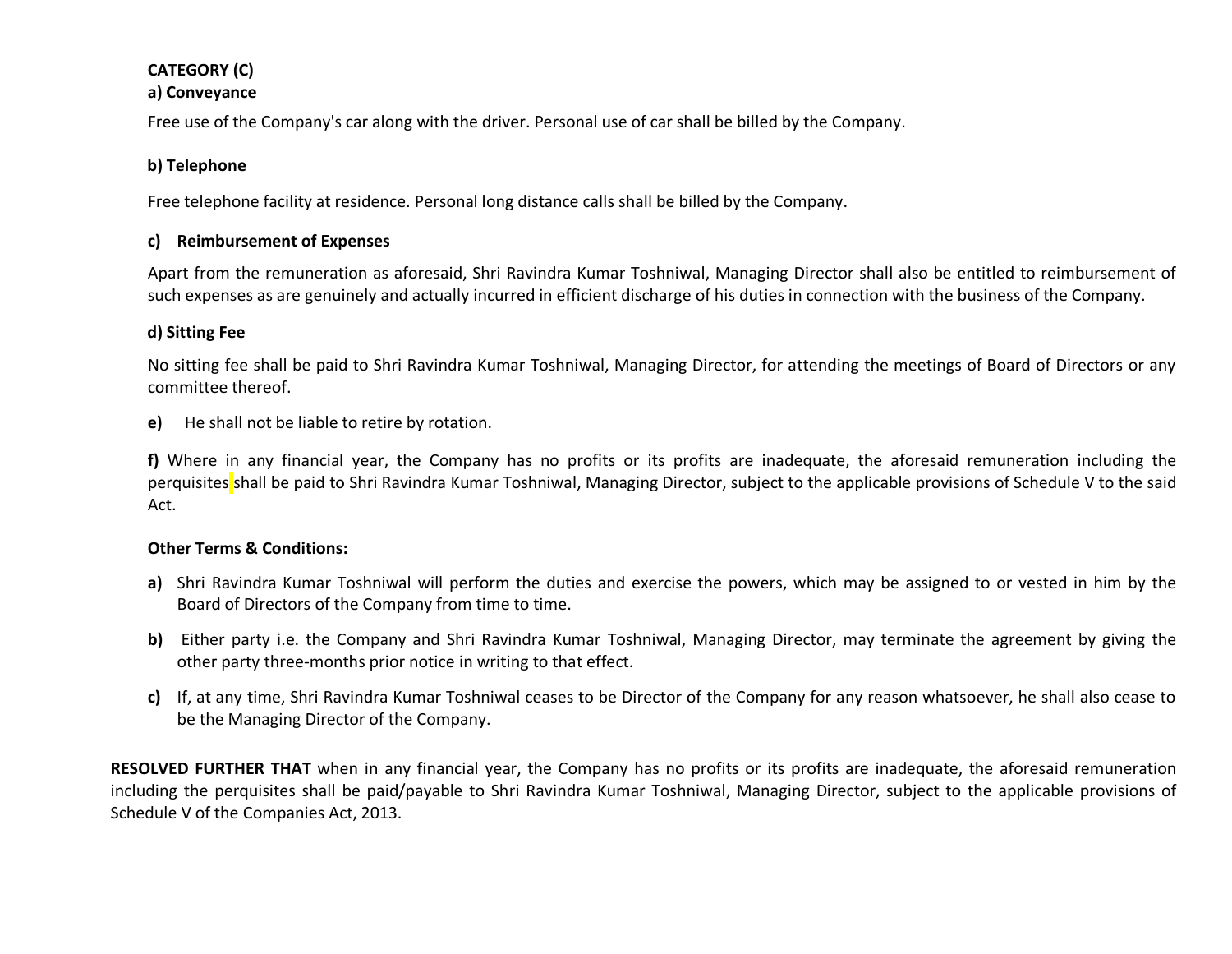**RESOLVED FURTHER THAT** the aggregate of the remuneration and perquisites as aforesaid in any financial year shall not exceed the limit from time to time under Section 197, Section 198 and other applicable provisions of the Act and Rules made thereunder, read with Schedule V of the said Act or any statutory modification(s) or re-enactment thereof, for the time being in force, or otherwise as may be permissible under the Law.

**RESOLVED FURTHER THAT** in the event of any statutory amendment, modification or relaxation by the Central Government to Schedule V to the Companies Act, 2013, or any other relevant Statutory enactment(s) thereof in this regard, the Board of Directors be and is hereby authorized to vary or increase the remuneration including salary, commission, perquisites, allowances etc. within such prescribed limit or ceiling and the agreement between the Company and Shri Ravindra Kumar Toshniwal, be suitably amended to give effect to such modification, relaxation or variation without any further reference to the members for their approval.

**RESOLVED FURTHER THAT** the Board of Directors, of the Company be and is hereby authorised to do all such acts, deeds, matters, things etc. and take all such steps as may be necessary, proper, expedient or incidental for the purpose of giving effect to this resolution"

#### **ITEM NO. 3**: **Re-appointment of Shri Shaleen Toshniwal (DIN: 00246432) as Joint Managing Director of the Company.**

To consider and, if thought fit, to pass, the following Resolution as **Special Resolution**:

**"RESOLVED THAT** pursuant to the provisions of Sections 196, 197, 198 and 203 read with schedule V and other applicable provisions, if any, of the Companies Act, 2013 read with the Companies (Appointment and Remuneration of Managerial Personnel) Rules, 2014 and the Securities and Exchange Board of India (Listing Obligations and Disclosure Requirements) Regulations, 2015 (including any statutory modification(s) or reenactment(s) thereof for the time being in force) and provisions of Articles of Association of the Company and all other applicable rules, laws and acts (if any) and subject to all other requisite approvals, permissions and sanctions and subject to such conditions as may be prescribed by any of the concerned authorities while granting such approvals as may be applicable, the consent of the members of the Company, be and is hereby accorded for the re-appointment of Shri Shaleen Toshniwal (DIN – 00246432) as Joint Managing Director of the Company for a period of 3 Years (Three Years) w.e.f. 1<sup>st</sup> January, 2021 to 31<sup>st</sup> December, 2023 on the terms and conditions including remuneration, as set out below, with liberty to the Board of Directors to alter and vary the terms and conditions of appointment and/or remuneration as it may deem fit, subject to the same not exceeding the limits as mentioned in this resolution and as specified under Schedule V of the Companies Act, 2013 and/or any statutory modification(s) or re-enactment(s) thereof:-

- (I) Basic Salary: Rs. 7,25,000/- per month, w.e.f.  $1^{st}$  January, 2021 which shall be increased every year on  $1^{st}$  April by Rs. 60,000/- in the scale of Rs. 7,25,000—60,000 – 8,45,000. The first increase in the above salary will be from  $1<sup>st</sup>$  April, 2022.
- **(II)** Commission: upto 1% commission on the net profit of the Company, computed in the manner laid down in the Companies Act, 2013. This is also subject to the overall remuneration payable to all the Whole Time Directors as prescribed under Section 197 read with Schedule V of the Companies Act, 2013 (including any statutory modification(s) or re-enactment(s) thereof for the time being in force). The available profit will be equally distributed amongst Shri Rakesh Mehra, Chairman and Whole-time Director, Shri Ravindra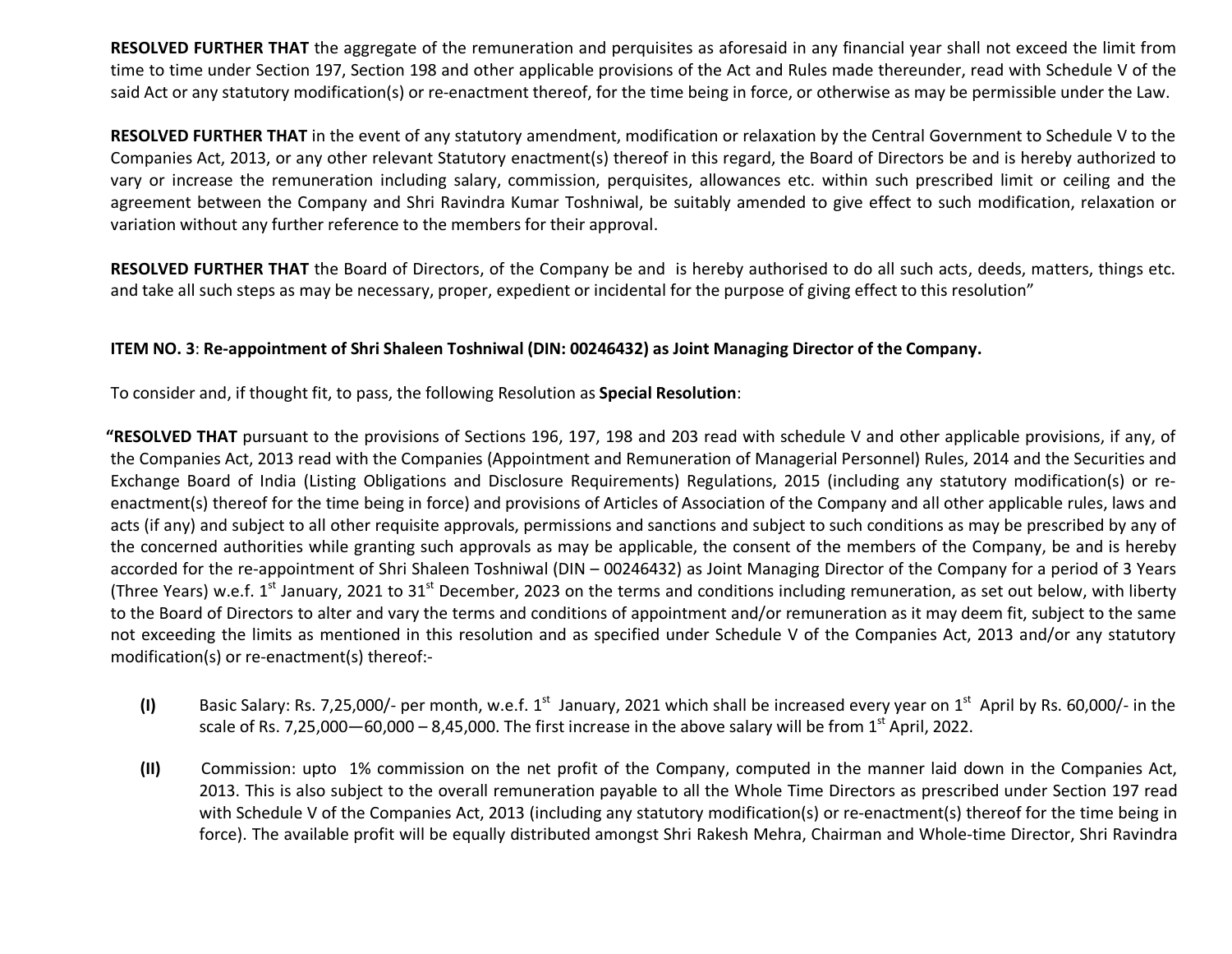Kumar Toshniwal, Managing Director and Shri Shaleen Toshniwal, Jt. Managing Director of the Company, subject to ceiling of 1% to each one of them on net profit of the Company as computed above.

**(III)** Perquisites and Benefits: In addition to above, the following perquisites not exceeding the overall ceiling as prescribed under Schedule V, annexed to the Companies Act, 2013, will be provided to Shri Shaleen Toshniwal, Jt. Managing Director:

### **CATEGORY (A)**

#### **a) Housing:**

He will be paid 30% of his basic salary as House Rent Allowance per month.

#### **b) Medical Reimbursement / Mediclaim Insurance:**

 Reimbursement of expenses, actually incurred, for Self and family; the total cost to the Company shall not exceed one month's salary per year or three months' salary in a period of 3 years. However, only those expenses will be reimbursed which have not been reimbursed in the mediclaim insurance policy, if any, taken by the Company from time to time.

#### **c) Leave Travel Concession:**

 For self and family once in a year; the total cost to the Company shall not exceed one month's salary per year or three months' salary in a period of three years.

### **d) Club Fees**

Fees of clubs payable subject to a maximum of two clubs except entrance and life membership fees.

#### **e) Personal Accident Insurance:**

Premium not to exceed Rs. 10,000/- per annum.

### **f) Servant allowance:**

Not exceeding Rs. 60,000/- per annum.

### **CATEGORY (B)**

In addition to the perquisites, Shri Shaleen Toshniwal, Jt. Managing Director shall also be entitled to the following benefits, which shall not be included in the computation of ceiling on remuneration mentioned above, as permissible by law.

### **a) Provident Fund / Superannuation Fund or Annuity Fund:**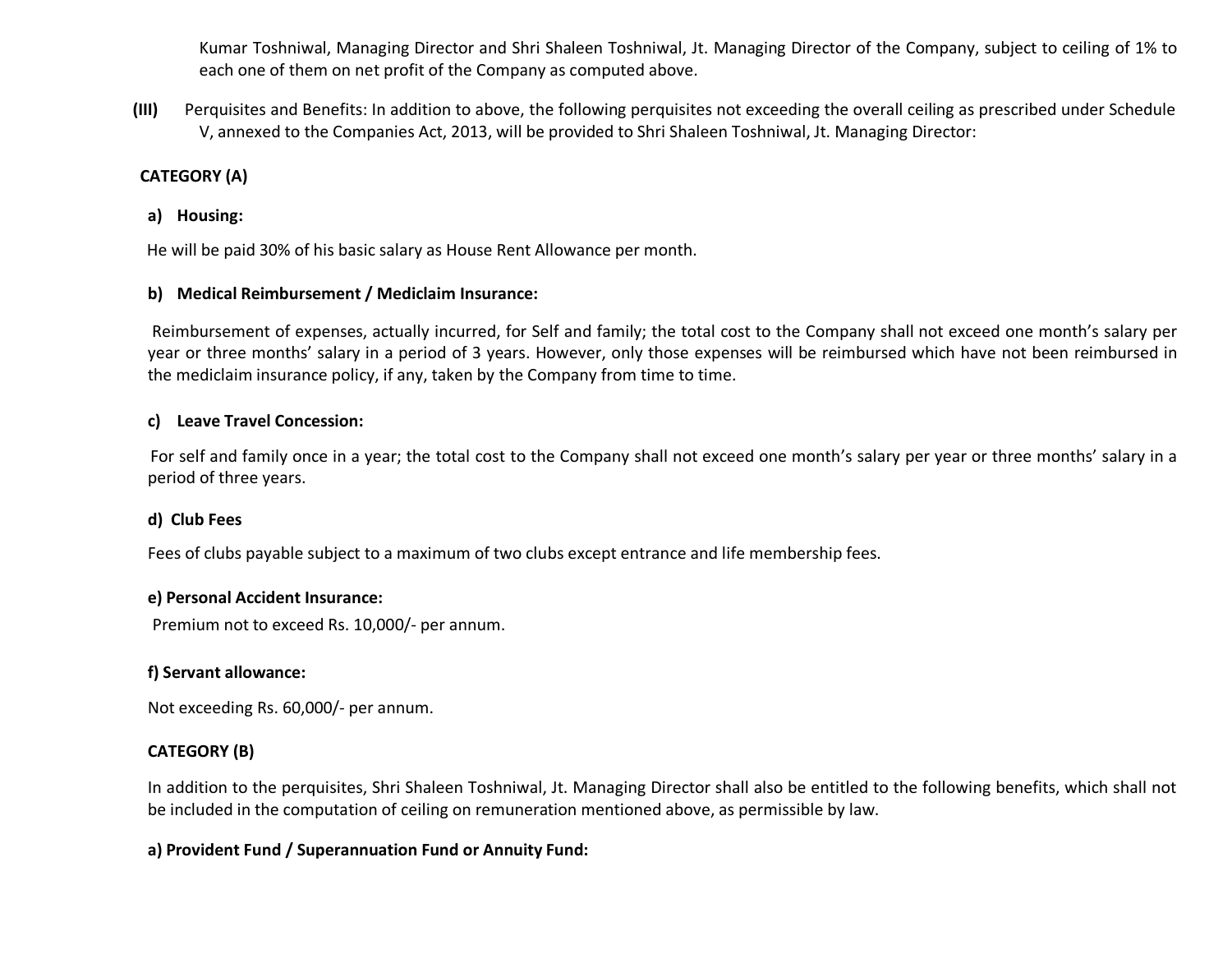The Company's contribution to Provident Fund/ Superannuation Fund or Annuity Fund will not be included in the computation of ceiling on perquisites to the extent these, either singly or put together, are not taxable under the Income Tax Act, 1961.

### **b) Gratuity:**

Gratuity payable shall not exceed half month's Basic Salary for each completed year of service.

### **c) Leave:**

Leave and Leave Encashment as per the rules of the Company.

# **CATEGORY (C)**

### **a) Conveyance**

Free use of the Company's car along with the driver. Personal use of car shall be billed by the Company.

### **b) Telephone**

Free telephone facility at residence. Personal long distance calls shall be billed by the Company.

### **c) Reimbursement of Expenses**

Apart from the remuneration as aforesaid, Shri Shaleen Toshniwal, Jt. Managing Director shall also be entitled to reimbursement of such expenses as are genuinely and actually incurred in efficient discharge of his duties in connection with the business of the Company.

# **d) Sitting Fee**

No sitting fee shall be paid to Shri Shaleen Toshniwal, Jt. Managing Director, for attending the meetings of Board of Directors or any committee thereof.

### **e) He shall be liable to retire by rotation.**

**f)** Where in any financial year, the Company has no profits or its profits are inadequate, the aforesaid remuneration including the perquisites shall be paid to Shri Shaleen Toshniwal, Jt. Managing Director, subject to the applicable provisions of Schedule V to the said Act.

### **Other Terms & Conditions:**

**a)** Shri Shaleen Toshniwal will perform the duties and exercise the powers, which may be assigned to or vested in him by the Board of Directors of the Company from time to time.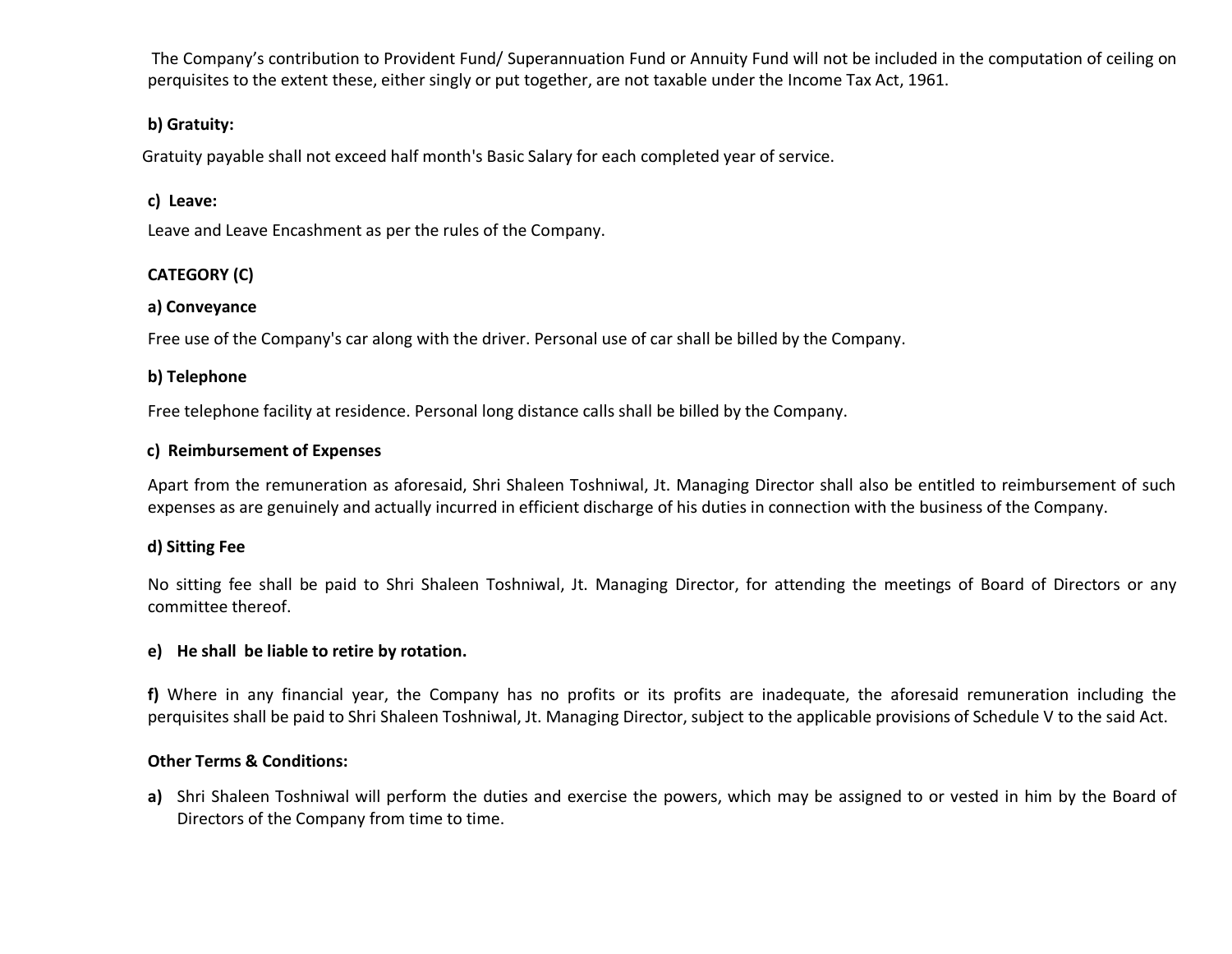- **b)** Either party i.e. the Company and Shri Shaleen Toshniwal, Jt. Managing Director, may terminate the agreement by giving the other party three-months prior notice in writing to that effect.
- **c)** If, at any time, Shri Shaleen Toshniwal ceases to be Director of the Company for any reason whatsoever, he shall also cease to be the Jt. Managing Director of the Company.

**RESOLVED FURTHER THAT** when in any financial year, the Company has no profits or its profits are inadequate, the aforesaid remuneration including the perquisites shall be paid/payable to Shri Shaleen Toshniwal, Jt. Managing Director, subject to the applicable provisions of Schedule V of the Companies Act, 2013.

**RESOLVED FURTHER THAT** the aggregate of the remuneration and perquisites as aforesaid in any financial year shall not exceed the limit from time to time under Section 197, Section 198 and other applicable provisions of the Act and Rules made thereunder, read with Schedule V of the said Act or any statutory modification(s) or re-enactment thereof, for the time being in force, or otherwise as may be permissible under the Law.

**RESOLVED FURTHER THAT** in the event of any statutory amendment, modification or relaxation by the Central Government to Schedule V to the Companies Act, 2013, or any other relevant Statutory enactment(s) thereof in this regard, the Board of Directors be and is hereby authorized to vary or increase the remuneration including salary, commission, perquisites, allowances etc. within such prescribed limit or ceiling and the agreement between the Company and Shri Shaleen Toshniwal, be suitably amended to give effect to such modification, relaxation or variation without any further reference to the members for their approval.

**RESOLVED FURTHER THAT** the Board of Directors, , of the Company be and is hereby authorised to do all such acts, deeds, matters, things etc. and take all such steps as may be necessary, proper, expedient or incidental for the purpose of giving effect to this resolution."

### **PLACE: BANSWARA BY THE ORDER OF THE BOARD OF DIRECTORS DATE: 12.11.2020 For BANSWARA SYNTEX LIMITED**

**Registered Office Industrial Area, Dahod Road, SD/- Post Box No. 21 HANUMAN PRASAD KHARWAL**

**Banswara-327001 (Rajasthan) COMPANY SECRETARY&COMPLIANCE OFFICER MEMBERSHIP No. 28614**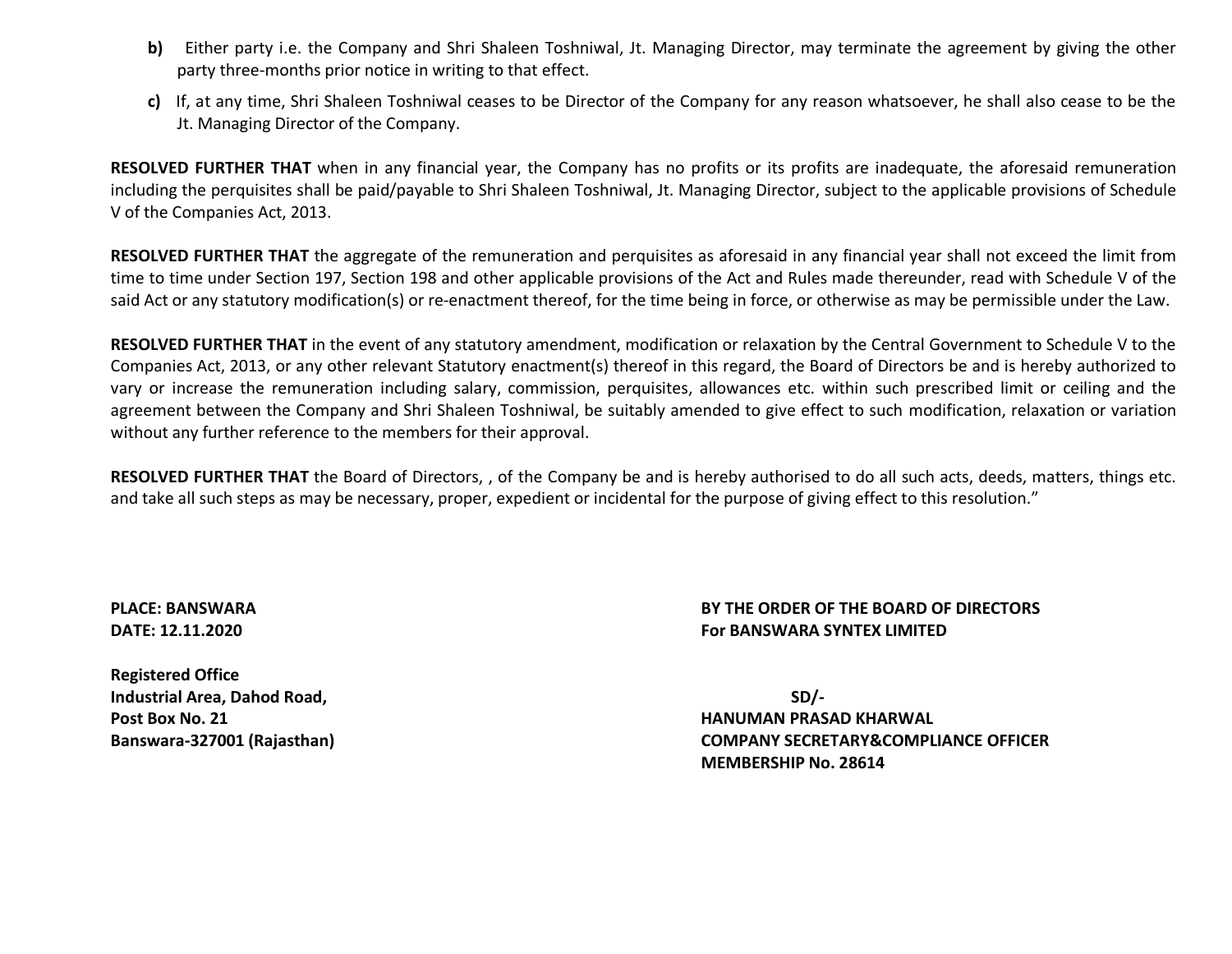### **NOTES:**

- 1. The relevant explanatory statement pursuant to Section 102 of the Companies Act, 2013 read with Rule 22 of the Companies (Management and Administration) Rules, 2014, setting out the material facts and reasons, in respect of Item Nos. 1 to 3 of this notice, is annexed herewith and forms part of this notice.
- 2. Due to the outbreak of COVID-19 Pandemic, the Ministry of Corporate Affairs ("MCA") vide General Circular Nos. 14/2020 dated 8<sup>th</sup> April 2020, 17/2020 dated  $13<sup>th</sup>$  April 2020 and General Circular No 33/2020 dated 28<sup>th</sup> September 2020 ("the relevant Circulars"), has permitted companies to conduct the Postal Ballot by sending the Notice in electronic form only. Accordingly, physical copy of the Notice along with Postal Ballot Form and pre-paid business reply envelope will not be sent to the Members for this Postal Ballot. The communication of the assent or dissent of the Members would take place through the process of remote e-voting only.
- 3. Notice of Postal Ballot is being sent by email only to all the Shareholders, whose names appear on the Register of Members/ List of Beneficial Owners as received from Registrar and Share Transfer Agent (RTA) i.e. Computech Sharecap Limited as on Wednesday, 25<sup>th</sup> November, 2020 (cut-off date).
- 4. Members who have registered their email IDs for receipt of documents in electronic form are being sent the Notice of Postal Ballot by email to their email addresses registered with their Depository Participants / the Company's RTA.
- 5. Resolutions passed by members through postal ballot shall be deemed to have been passed (if approved by requisite majority) as if they have been passed at a duly convened General Meeting of the members.
- 6. Due to non- availability of Postal and courier services, on account of threat posed by COVID-19 pandemic situation, the Company is sending Postal Ballot Notice in electronic form only and expresses its inability to dispatch hard copy of Postal Ballot Notice along with Postal Ballot Form and pre-paid business reply envelope to the members for this Postal Ballot. To facilitate such members to receive this notice electronically and cast their vote electronically, the Company has made special arrangements as per the process given below:

a) For voting on the resolution proposed in this postal ballot through remote e-voting, members who have not registered their email address may send an email at secretarial@banswarasyntex.com /RTA's email id at helpdesk@computechsharecap.com . The members shall provide the following details in the email –

- Full Name
- No of shares held
- Folio number (if shares held in physical)
- Share certificate number (if shares held in physical)
- DP ID & Client ID (if shares are held in demat)
- Email id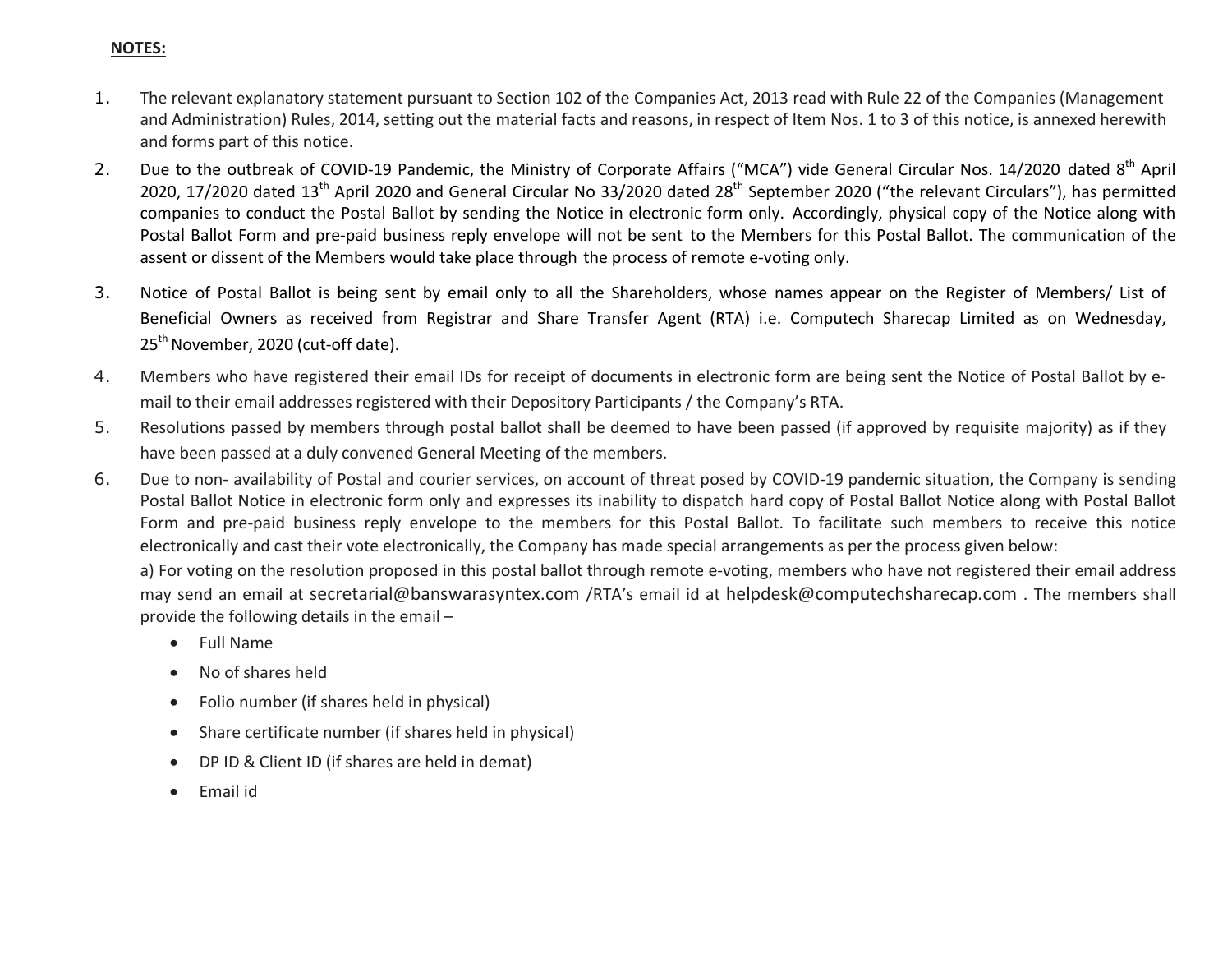b) On receipt of the email, the member would get soft copy of the notice and the procedure for e- voting along with the User ID and Password to enable e- voting for this Postal Ballot. In case of any queries, member may write to secretarial@banswarasyntex.com /RTA's email id at helpdesk@computechsharecap.com .

c) It is clarified that for permanent registration of email address, members are required to register their email address, in respect of electronic holdings with their concerned Depository Participants and in respect of physical holdings, with the Company's Secretarial Department, Banswara Syntex Limited, Industrial Area, Dahod Road, Banswara (Raj.) 327001 or e-mail at secretarial@banswarasyntex.com / RTA's email id at helpdesk@computechsharecap.com .

- 7. In compliance with the provisions of Section 108, 110 of the Companies Act, 2013 and Rule 20 &22 of the Companies (Management and Administration) Rules, 2014 and Regulation 44 of the Securities and Exchange Board of India (Listing Obligations and Disclosure Requirements) Regulations, 2015 (including any statutory modification(s) or re-enactment(s) thereof for the time being in force), the Company has provided the facility to shareholders to exercise their votes electronically and to vote on all resolutions through the e-voting service facility arranged by CDSL. The instructions for electronic voting are annexed to this Postal Ballot Notice.
- 8. The Board of Directors of the Company has appointed CS Manoj Maheshwari (FCS 3355), Company Secretary in practice, and partner of M/s V. M. & Associates as Scrutinizer for conducting the Postal Ballot voting process in a fair and transparent manner.
- 9. The Scrutinizer will submit his report to Chairman/MD of the Company after the completion of scrutiny of the voting done by way of the postal ballot through e-voting process, and the results thereof will be announced, not later than 48 hours from conclusion of e-voting. The result will be communicated to the stock exchanges where securities of the company are listed i.e. BSE Limited and the National Stock Exchange of India Ltd., depository and will be uploaded on the Company's website i.e. www.banswarasynyex.com.
- 10. The last date for remote e-voting is on Monday,  $28<sup>th</sup>$ December, 2020, shall be the date on which the resolutions would be deemed to have been passed, if approved by the requisite majority.
- 11. This Postal Ballot Notice is also placed on the website of the Company www.banswarasyntex.com and on the website of CDSL at www.evotingindia.com.
- 12. The process of e-voting for Postal Ballot will commence on **Sunday, 29th November, 2020** at 9:00 A.M. and end on **Monday, 28th December, 2020** at 05:00 P.M.
- 13. Any query/grievances in relation to the resolution proposed to be passed by Postal Ballot may be sent to Shri H.P. Kharwal, Company Secretary & Compliance officer at the Registered Office of the Company situated at Industrial Area, Dahod Road, Post Box No. 21, Banswara-327001 (Rajasthan). E-mail ID: hpkharwal@banswarasyntex.com, Contact No. 02962-257676, 257679-681.
- 14. All relevant documents referred in the Postal Ballot Notice shall be made available for inspection by the Company and as such members are requested to send an email to secretarial@banswarasyntex.com .
- 15. E-voting Facility.

The business may be transacted through e-voting Services provided by Central Depository Services (India) Limited (CDSL).

If you are holding shares in Demat form and had logged on to www.evotingindia.com and cast your vote earlier for EVSN of any Company, then your existing login id and password are to be used.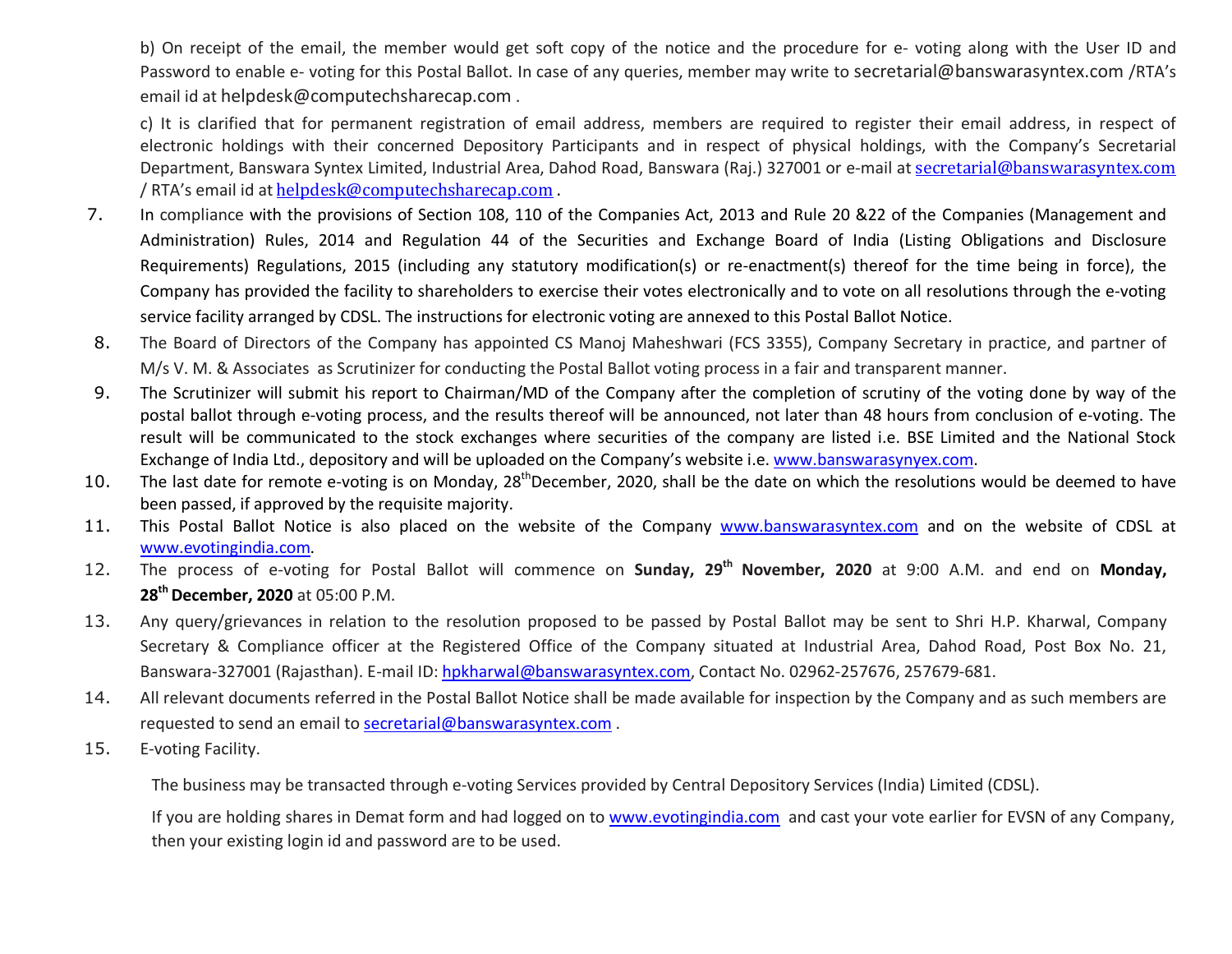The instructions for shareholders voting electronically are as under:

- (i) The voting period begins on 9:00 A.M. on **Sunday, 29th November, 2020** and ends at 5:00 P.M. on **Monday, 28th December, 2020**. During this period, shareholders' of the Company, holding shares either in physical form or in dematerialized form, as on the cut-off date i.e. **Wednesday, 25th November, 2020** may cast their vote electronically. The e-voting module shall be disabled by CDSL for voting thereafter. Once the vote on a resolution is cast by the shareholder, the shareholder shall not be allowed to change it subsequently.
- (ii) Shareholders who have already voted through e-voting would not be entitled to vote second time through e-vote.
- (iii) The share holders should logon to the e-voting website www.evotingindia.com.
- (iv) Click on "Shareholders" tab
- (v) Now enter your User ID
	- a. For CDSL: 16 digits beneficiary ID,
	- b. For NSDL: 8 Character DP ID followed by 8 Digits Client ID,
	- c. Members holding shares in Physical Form should enter Folio Number registered with the Company.
- vi) Next enter the Image Verification as displayed and Click on Login.
- vii) If you are holding shares in demat form and had logged on to www.evotingindia.com and voted on an earlier voting of any Company, then your existing password is to be used.
- viii) If you are a first time user, follow the steps given below

|                                                             | For Members holding shares in Demat Form and Physical Form                                                                                                                                                                                                                                                                                   |  |
|-------------------------------------------------------------|----------------------------------------------------------------------------------------------------------------------------------------------------------------------------------------------------------------------------------------------------------------------------------------------------------------------------------------------|--|
| PAN <sup>*</sup>                                            | Enter your 10 digit alpha-numeric *PAN issued by Income Tax Department (Applicable for both demat shareholders as<br>well as physical shareholders)                                                                                                                                                                                          |  |
|                                                             | Members who have not updated their PAN with the Company/ Depository Participant are requested to use the code<br>provided to them.                                                                                                                                                                                                           |  |
| Dividend<br><b>Bank Details</b><br>OR Date of<br>Birth(DOB) | Enter the Dividend Bank Details or Date of Birth (in dd/mm/yyyy format) as recorded in your demat account or in the<br>Company records in order to login. If both the details are not recorded with the Depository or Company, please enter the<br>member ID / Folio No. in the Dividend Bank details field as mentioned in instruction (v). |  |

ix) After entering these details appropriately, click on "SUBMIT" tab.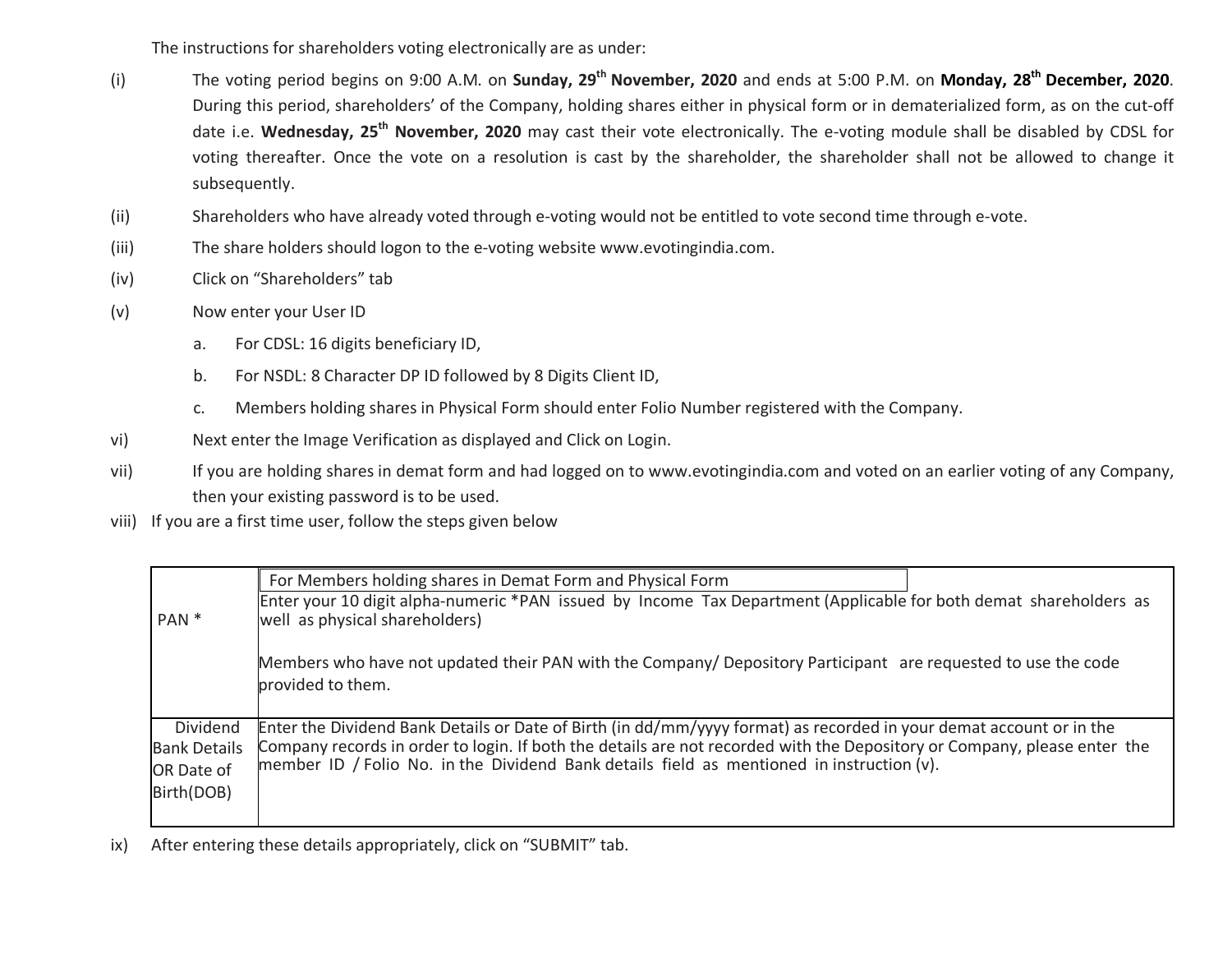- x) Members holding shares in physical form will then directly reach the Company selection screen. However, members holding shares in demat form will now reach 'Password Creation' menu wherein they are required to mandatorily enter their login password in the new password field. Kindly note that this password is to be also used by the demat holders for voting for resolutions of any other company on which they are eligible to vote, provided that company opts for e-voting through CDSL platform. It is strongly recommended not to share your password with any other person and take utmost care to keep your password confidential.
- xi) For Members holding shares in physical form, the details can be used only for e-voting on the resolutions contained in this Notice.
- xii) Click on the EVSN for Banswara Syntex Ltd. on which you choose to vote.
- xiii) On the voting page, you will see "RESOLUTION DESCRIPTION" and against the same the option "YES/NO" for voting. Select the option YES or NO as desired. The option YES implies that you assent to the Resolution and option NO implies that you dissent to the Resolution.
- xiv) Click on the "RESOLUTIONS FILE LINK" if you wish to view the entire Resolution details.
- xv) After selecting the resolution you have decided to vote on, click on "SUBMIT". A confirmation box will be displayed. If you wish to confirm your vote, click on "OK", else to change your vote, click on "CANCEL" and accordingly modify your vote.
- xvi) Once you "CONFIRM" your vote on the resolution, you will not be allowed to modify your vote.
- xvii) You can also take a print of the votes cast by clicking on "Click here to print" option on the Voting page.
- xviii) If a demat account holder has forgotten the login password then Enter the User ID and the image verification code and click on Forgot Password & enter the details as prompted by the system. In case of any other queries/grievances connected with voting by electronic means, you may also contact Shri Patrick A. Butelho of Computech Sharecap Limited, on 022-22635000-01. E-mail ID: helpdesk@computechsharecap.com .
- xix) Note for Non Individual Shareholders and Custodians Non-Individual shareholders (i.e. other than Individuals, HUF, NRI etc.) and Custodian are required to log on to www.evotingindia.com and register themselves as Corporate.
	- A scanned copy of the Registration Form bearing the stamp and sign of the entity should be emailed tohelpdesk.evoting@cdslindia.com.
	- After receiving the login details a Compliance User should be created using the admin login and password. The Compliance User would be able to link the account(s) for which they wish to vote on.
	- The list of accounts linked in the login should be mailed to helpdesk.evoting@cdslindia.com and on approval of the accounts they would be able to cast their vote.
	- A scanned copy of the Board Resolution and Power of Attorney (POA) which they have issued in favour of the Custodian, if any, should be uploaded in PDF format in the system for the scrutinizer to verify the same.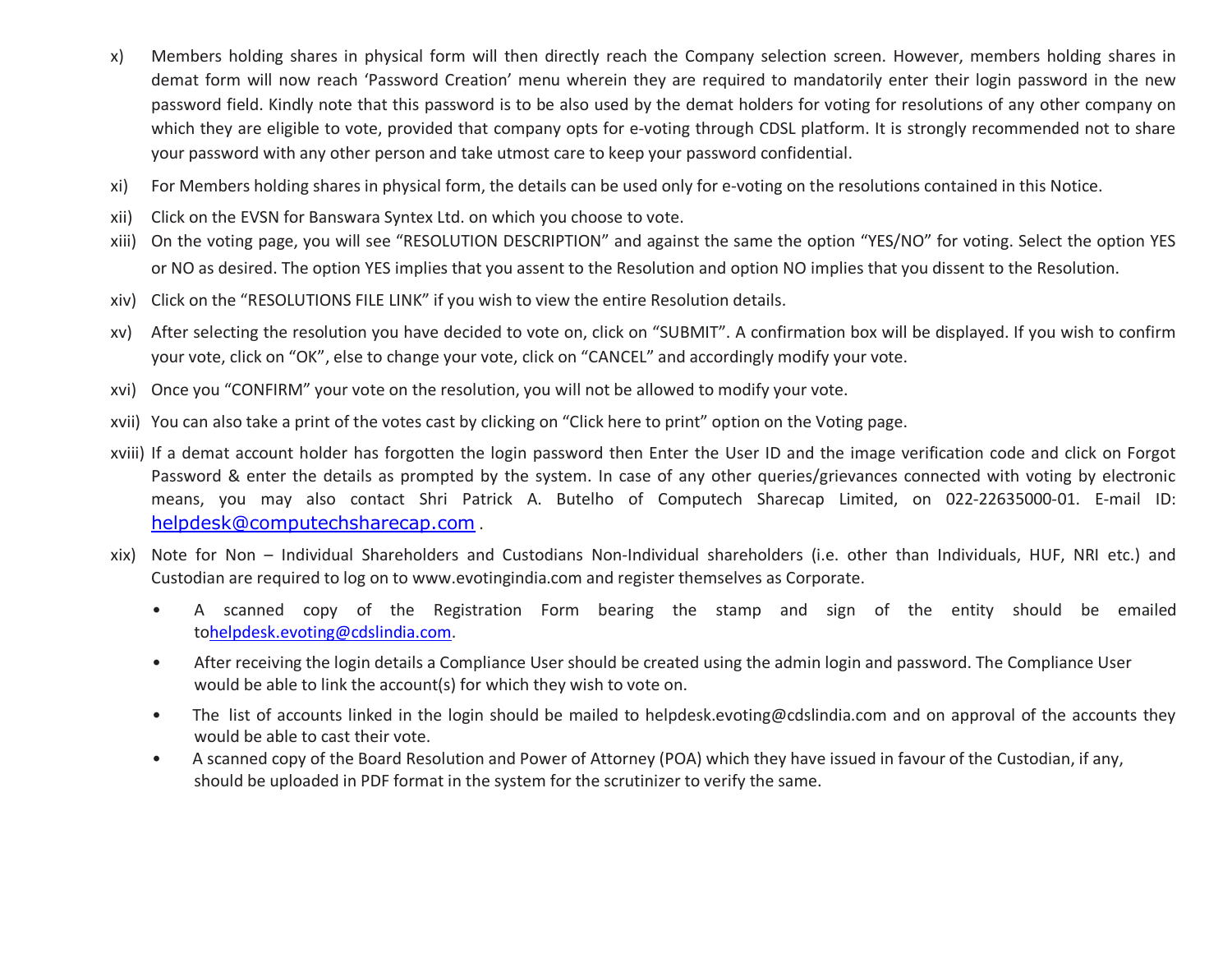#### **EXPLANATORY STATEMENT PURSUANT TO SECTION 102 OF THE COMPANIES ACT, 2013**

#### **ITEM NO. 1, 2 & 3**

As recommended by the Nomination and Remuneration Committee, the Board at its meeting held on 12<sup>th</sup> November, 2020 approved the reappointment of Shri Rakesh Mehra as Chairman & Whole Time Director, Shri Ravindra Kumar Toshniwal as Managing Director and Shri Shaleen Toshniwal as Joint Managing Director of the Company for further period of three years from 1.1.2021 to 31.12.2023 on terms and conditions enumerated of the resolutions.

Pursuant to Sections 196, 197, 198 and 203 read with schedule V and other applicable provisions of the Companies Act, 2013, the reappointment and Managerial Remuneration of said Managerial Personnel is required to be approved by the members.

It is hereby confirmed that the company has not committed any default in respect to payment of dues to Bank or public Financial Institution or any other secured creditor or interest payable thereon for continues period of 30 days in the preceding financial year and in the current financial year.

It is submitted that based on the projections, the overall managerial remuneration may exceed the limit specified in section 197 of the Companies Act, 2013. The members are requested to consider the re-appointment of Shri Rakesh Mehra as Chairman and Whole-time Director, Shri Ravindra Kumar Toshniwal as Managing Director and Shri Shaleen Toshniwal as Jt. Managing Director of the company.

#### **Pursuant to clause (iv) of section II of Schedule V of the companies act, 2013 the following statement is given**

- **Sr. No. Particulars/Subject Information** 1. Nature of industry **Manufacturing of Textile Products** Manufacturing of Textile Products 2. Date of commencement of commercial Production 05<sup>th</sup> May, 1976 3. In case of new companies, expected date of commencement of activities as per project approved by financial institutions appearing in the prospectus N.A. 4. Financial performance based on given indicators In the Financial Year 2019-20, the Company made a turnover of Rs.1289 Crores (Gross) and Profit of Rs.52.83 Crores after tax. 5. Foreign Investments or collaborators, if any. No such investment or collaboration except minor shareholding of Non Resident Indians.
- **I GENERALINFORMATION**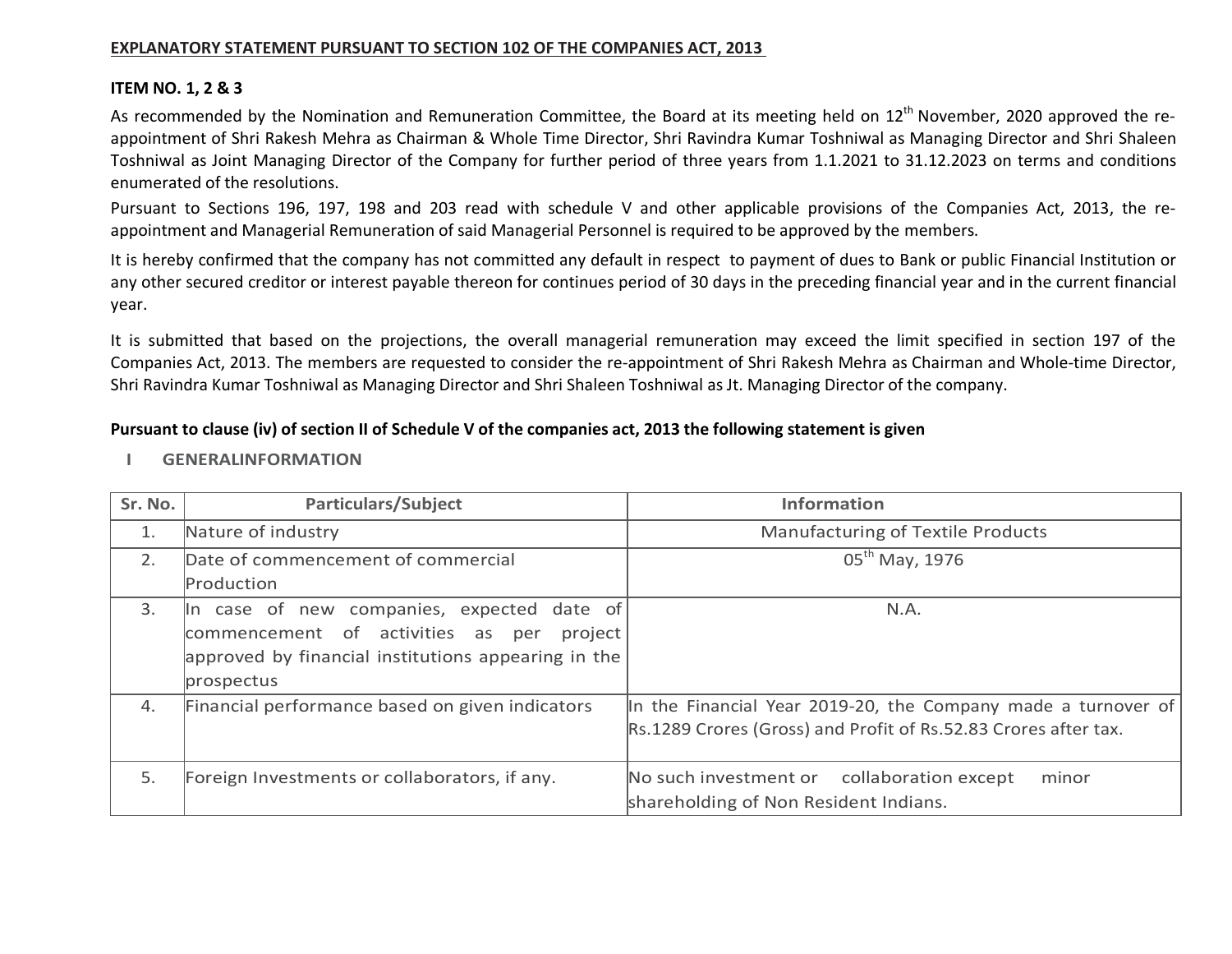| Sr.<br>No. | Particulars/Subject                | <b>Information</b>                                                                                                                                                                                                                                                                                                                                                                                                                                                                                                                                                                                                                                                                                                                                                                                                        |                                                                                                                                               |                                                                                                                                                                                                                                                                                                                                                                                                                                                           |
|------------|------------------------------------|---------------------------------------------------------------------------------------------------------------------------------------------------------------------------------------------------------------------------------------------------------------------------------------------------------------------------------------------------------------------------------------------------------------------------------------------------------------------------------------------------------------------------------------------------------------------------------------------------------------------------------------------------------------------------------------------------------------------------------------------------------------------------------------------------------------------------|-----------------------------------------------------------------------------------------------------------------------------------------------|-----------------------------------------------------------------------------------------------------------------------------------------------------------------------------------------------------------------------------------------------------------------------------------------------------------------------------------------------------------------------------------------------------------------------------------------------------------|
|            |                                    | Shri Rakesh Mehra, Chairman & Shri Ravindra Kumar Toshniwal, Shri<br><b>Whole Time Director</b>                                                                                                                                                                                                                                                                                                                                                                                                                                                                                                                                                                                                                                                                                                                           | <b>Managing Director</b>                                                                                                                      | <b>Shaleen</b><br>Toshniwal,<br>Jt.<br><b>Managing Director</b>                                                                                                                                                                                                                                                                                                                                                                                           |
| 1.         | <b>Background Details</b>          | Shri Rakesh Mehra Aged 63 Years, is<br>a Chartered Accountant, having more aged 57 years, is a B.Tech (Chem.) years, is a Bachelor in Business<br>than 34 years of experience in the<br>Textile Industry. He is looking after<br>overall supervision of the entire<br>He has been Chairman of The $\ \text{o}$ oking after overall activities of the Daman and Surat.<br>Synthetic & Rayon Textiles Export Company.<br>Promotion Council (SRTEPC) for two He has traveled extensively to<br>terms. Presently, he is Convener of Europe, USA and other developed<br>the MMF Textiles Sub Committee of countries to promote the products of<br>Confederation of Indian Textile the Company. He has attracted a<br>Industry (CITI) and President of number of reputed buyers from all<br>Indian Spinners' Association (ISA). | USA.<br>over the world as a result by of<br>which the exports of the Company<br>have increased substantially over the<br>last thirteen years. | Shri Ravindra Kumar Toshniwal, Shri Shaleen Toshniwal, aged 43<br>from IIT, Mumbai. He has completedManagement from Bentley College,<br>OPM course of Harvard University, USA and has over 17 years'<br>experience in the textile industry. He<br>He is having over 33 years' looks after all the five readymade<br>business activities of the Company. $\frac{1}{\exp(\exp(\exp(-\frac{1}{2}t))}$ extile industry. He is garment units of the Company at |
| 2.         | Past remuneration                  | Rs.125.23 Lakhs in FY 2019-20                                                                                                                                                                                                                                                                                                                                                                                                                                                                                                                                                                                                                                                                                                                                                                                             | Rs. 124.96 Lakhs in FY 2019-20 Rs. 112.10 Lakhs in FY 2019-20                                                                                 |                                                                                                                                                                                                                                                                                                                                                                                                                                                           |
| 3.         | Recognition or awards $N.A$ .      |                                                                                                                                                                                                                                                                                                                                                                                                                                                                                                                                                                                                                                                                                                                                                                                                                           | N.A.                                                                                                                                          | N.A.                                                                                                                                                                                                                                                                                                                                                                                                                                                      |
| 4.         | Job profile and his<br>suitability | Director of the Company and looking Company and Responsible for the Company and looking after entire<br>after over all supervision of the overall activities of the company readymade garment business of the<br>entire business activities of the with an emphasis on export of company.<br>Company.                                                                                                                                                                                                                                                                                                                                                                                                                                                                                                                     | Fabrics & Garments.                                                                                                                           | He is Chairman & Whole Time He is Managing Director of the He is Jt. Managing Director of the                                                                                                                                                                                                                                                                                                                                                             |
| 5.         | Remuneration<br>proposed           | as fully set out in <b>item no. 1</b> of the as fully set out in item <b>no. 2</b> of the as fully set out in item <b>no. 3</b> of the<br>Notice.                                                                                                                                                                                                                                                                                                                                                                                                                                                                                                                                                                                                                                                                         | Notice.                                                                                                                                       | Salary, perquisites and other terms Salary, perquisites and other terms Salary, perquisites and other terms<br>Notice.                                                                                                                                                                                                                                                                                                                                    |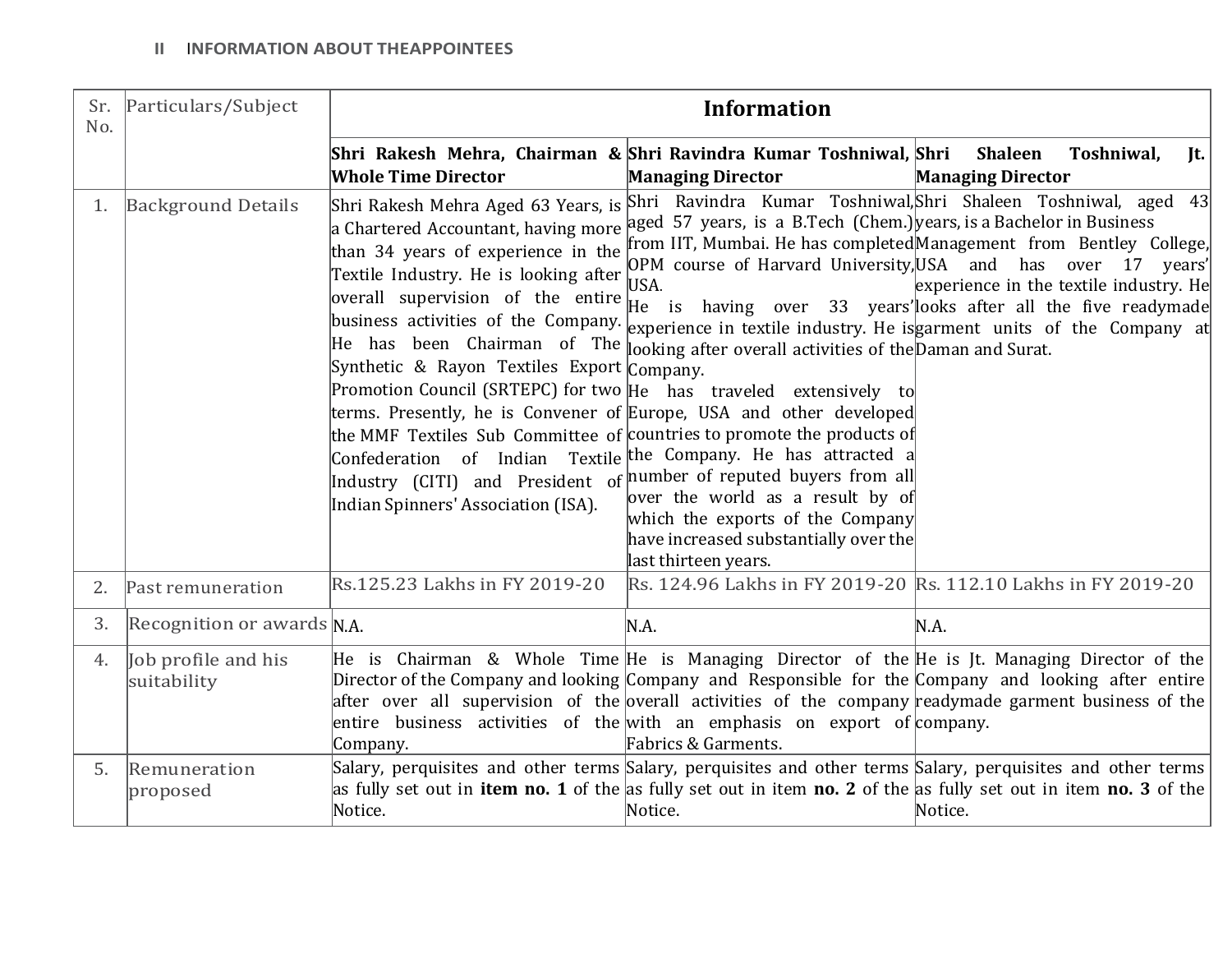| 6. | Comparative<br>remuneration profile<br>with<br>respect<br>to<br>industry, size of the<br>company, profile of<br>the position<br>and<br>person | <b>Yes</b>                                                                                                                                                                                                                                                                                                                                                                                                                                                                                                                                                                                                                                                                                                                               | <b>Yes</b>        | <b>Yes</b>                                                                                                                                                                                                                                                                                                                                                                                                                                                                                                                                                                                                                                                                                                                                                                                                                                                                                                                                                                                              |
|----|-----------------------------------------------------------------------------------------------------------------------------------------------|------------------------------------------------------------------------------------------------------------------------------------------------------------------------------------------------------------------------------------------------------------------------------------------------------------------------------------------------------------------------------------------------------------------------------------------------------------------------------------------------------------------------------------------------------------------------------------------------------------------------------------------------------------------------------------------------------------------------------------------|-------------------|---------------------------------------------------------------------------------------------------------------------------------------------------------------------------------------------------------------------------------------------------------------------------------------------------------------------------------------------------------------------------------------------------------------------------------------------------------------------------------------------------------------------------------------------------------------------------------------------------------------------------------------------------------------------------------------------------------------------------------------------------------------------------------------------------------------------------------------------------------------------------------------------------------------------------------------------------------------------------------------------------------|
| 7. | directly or indirectly<br>with the Company<br>personnel, if any                                                                               | 31/03/2020, Shri Rakesh Mehra, 31/03/2020, Shri Ravindra Kumar 31/03/2020,<br>lwas<br>Shri Ravindra Kumar Toshniwal, Mehra, Chairman and Whole Time Kumar Toshniwal, Managing Director<br>Managing Director (Brother in Law Director (Brother in Law of (Brother of Appointee) was paid Rs.<br>of Appointee) was paid Rs. 124.96 Appointee) was paid Rs. 125.23 124.96 Lakhs, Shri Rakesh Mehra,<br>Rs.112.10 Lakhs, and Smt. Kavita Lakhs, and Smt. Kavita Soni, Sr. Vice Kavita Soni, Sr. Vice President (CSR),<br>53.30 Lakhs. No other director of the Lakhs. No other director of the Company or relative is having any<br>material pecuniary relationships material pecuniary relationships with the Company.<br>with the Company. | with the Company. | Pecuniary relationship During the Financial year ended on During the Financial year ended on During the Financial year ended on<br>Shri<br>Shaleen<br>Chairman and Whole Time Director Toshniwal, Managing Director was Toshniwal, Jt. Managing Director was<br>paid Rs. 125.23 Lakhs, paid Rs. 124.96 Lakhs, Shri Rakesh paid Rs.112.10 Lakhs, Shri Ravindra<br>Lakhs, Shri Shaleen Toshniwal, Lakhs, Shri Shaleen Toshniwal, Jt. Chairman and Whole Time Director<br>It. Managing Director (Brother in Managing Director (Brother of (Brother in Law of Appointee) was<br>Law of Appointee) was paid Appointee) was paid Rs.112.10 paid Rs. 125.23 Lakhs, and Smt.<br>Soni, Sr. Vice President (CSR), (Sister President (CSR), (Sister of (Sister of Appointee) was paid Rs.<br>$ $ in law of Appointee) was paid Rs. $ $ Appointee) was paid Rs. 53.30 53.30 Lakhs. No other director of the<br>Company or relative is having any Company or relative is having any material pecuniary relationships |

# **III OTHER INFORMATION**

|     | Sr. Particulars/Subject                                 | <b>Information</b>                                                                                                                                                                                                                                                                                                                                         |
|-----|---------------------------------------------------------|------------------------------------------------------------------------------------------------------------------------------------------------------------------------------------------------------------------------------------------------------------------------------------------------------------------------------------------------------------|
| No. |                                                         |                                                                                                                                                                                                                                                                                                                                                            |
|     | Reason of loss or inadequate profits                    | Based on the projections, the overall managerial remuneration payable to Shri Rakesh<br>Mehra, Chairman and Whole-time Director, Shri Ravindra Kumar Toshniwal, Managing<br>Director and Shri Shaleen Toshniwal, Jt. Managing Director of the Company, may be<br>exceed the limit specified in Section 197 readwith Schedule V of the Companies Act, 2013. |
|     | Steps taken or proposed to be taken for<br>improvement. | IN.A.                                                                                                                                                                                                                                                                                                                                                      |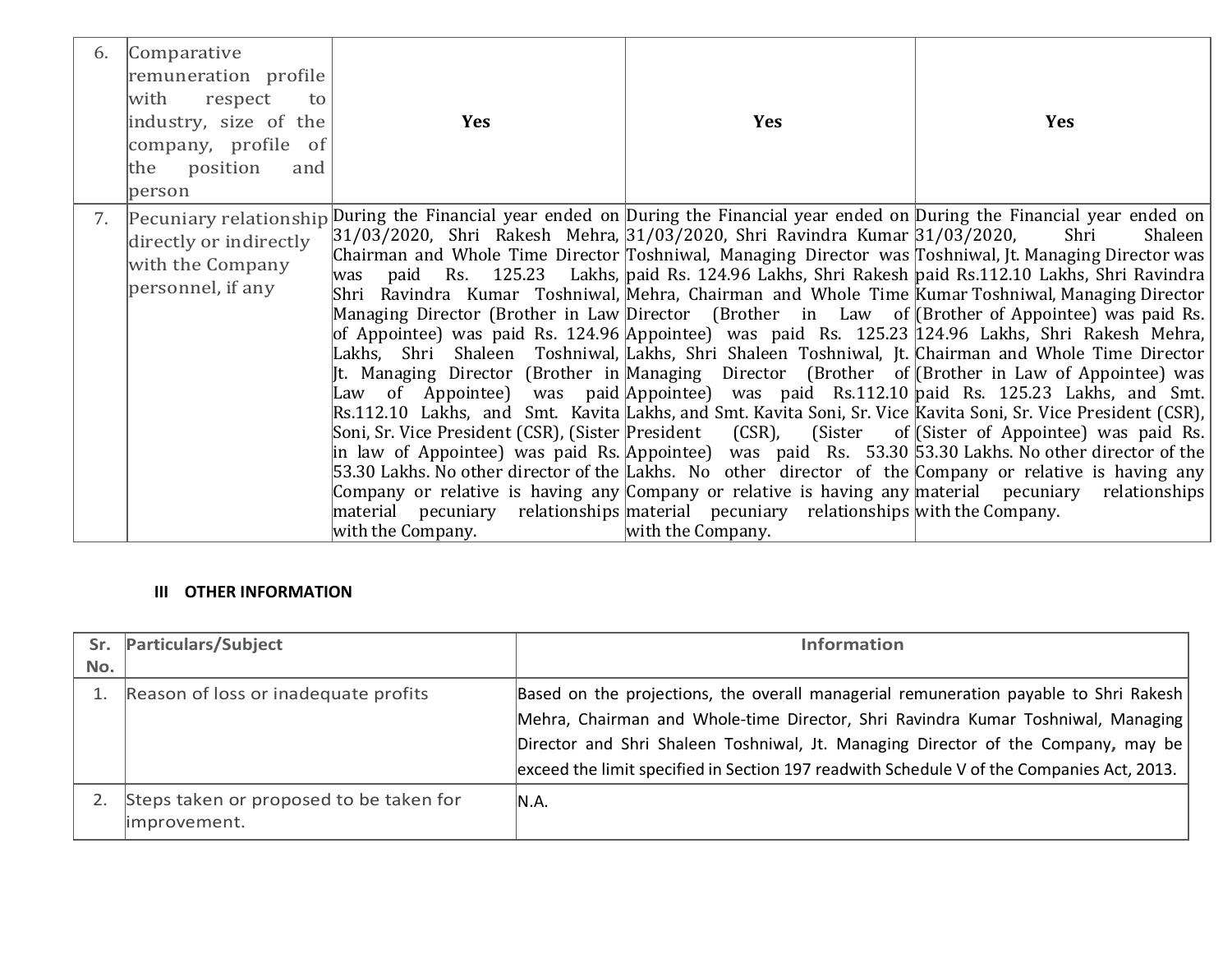| 3. Expected increase in the productivity and | N.A. |
|----------------------------------------------|------|
| profits in measurable terms                  |      |

**Brief profile of Shri Rakesh Mehra, Chairman and Whole Time Director, Shri Ravindra Kumar Toshniwal, Managing Director and Shri Shaleen Toshniwal, Jt. Managing Director of the Company including the information required to be furnished under regulation 36(3) ofthe Securities and Exchange Board of India (Listing Obligations and Disclosure Requirements) Regulations, 2015 and Secretarial Standard on General Meetings ("SS-2"), issued by the Institute of Company Secretaries of India are given below**:

| <b>Position/Post</b>            | <b>Chairman &amp; Whole Time Director</b>                            | <b>Managing Director</b>             | <b>Jt. Managing Director</b>                                  |
|---------------------------------|----------------------------------------------------------------------|--------------------------------------|---------------------------------------------------------------|
| <b>Name of the Director</b>     | <b>Shri Rakesh Mehra</b>                                             | Shri Ravindra Kumar Toshniwal        | <b>Shri Shaleen Toshniwal</b>                                 |
| <b>DIN</b>                      | 00467321                                                             | 00106789                             | 00246432                                                      |
| <b>Date of Birth</b>            | 19.11.1957                                                           | 01.09.1963                           | 18.03.1977                                                    |
| Age                             | 63Year                                                               | 57Year                               | 43Year                                                        |
| <b>Date of Appointment</b>      | 23.04.1986                                                           | 01/08/1987                           | 21/10/2003                                                    |
| <b>Qualification (s)</b>        | Fellow Member of The Institute of<br>Chartered Accountants of India. | B. Tech (Chem.) from IIT, Mumbai.    | Bachelor in Business Management<br>from Bentley College, USA. |
| <b>Relationships</b><br>between | 1. Shri Ravindra Kumar Toshniwal -                                   | 1. Shri Rakesh Mehra - Brother -     | 1. Shri Rakesh Mehra - Brother -in-                           |
| the Directors inter-se          | Brother-in-Law                                                       | in-Law                               | Law                                                           |
|                                 | 2. Shri Shaleen Toshniwal - Brother-                                 | 2. Shri<br>Shaleen Toshniwal -       | 2. Shri Ravindra Kumar Toshniwal -                            |
|                                 | $in$ -law                                                            | <b>Brother</b>                       | <b>Brother</b>                                                |
| Nature of expertise in          | He is Chartered Accountant having                                    | He is is a B. Tech (Chem.) from IIT, | He is a Bachelor in Business                                  |
| specific functional areas       | 34 years' experience in the Textile                                  | Mumbai and having over 33 years'     | Management from Bentley College,                              |
|                                 | Industry. He has been Chairman of                                    | experience in textile industry. He   | USA. He is having over 17 years'                              |
|                                 | The Synthetic & Rayon Textiles                                       | traveled<br>extensively<br>has<br>to | experience in the textile industry.                           |
|                                 | <b>Export Promotion Council (SRTEPC)</b>                             | Europe, USA and other developed      | He looks after all the five                                   |
|                                 | for two terms. Presently, he is                                      | countries to promote the products    | readymade garment units of the                                |
|                                 | Convener of the MMF Textiles Sub                                     | of the Company. He has attracted     | Company at Daman and Surat.                                   |
|                                 | Committee of Confederation of                                        | a number of reputed buyers from      |                                                               |
|                                 | Indian Textile Industry (CITI) and                                   | all over the world as a result by of |                                                               |
|                                 | President of Indian<br>Spinners'                                     | which the exports of the Company     |                                                               |
|                                 | Association (ISA).                                                   | have increased substantially over    |                                                               |
|                                 |                                                                      | the last thirteen years.             |                                                               |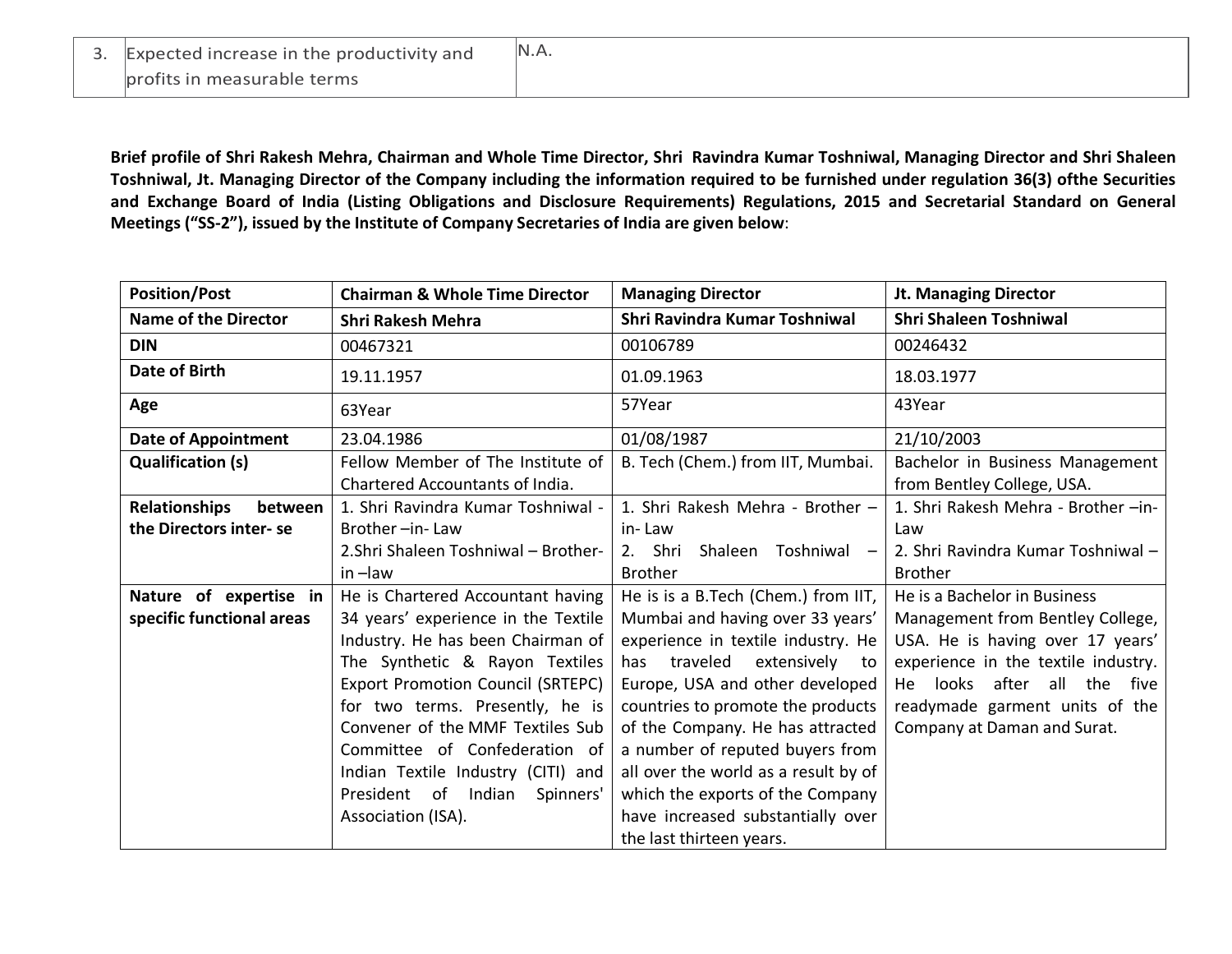| Name(s)<br>οf<br>the<br>which<br><b>Companies</b><br>in<br>held<br>directorship<br>as on<br>Date.    | 1. Moonfine Trading Co. Private<br>Limited<br>2. Excel Pack Private Limited<br><b>TESCA</b><br>Textile<br>ୡ<br>3.<br>Seat<br>Components (India) Private Limited<br>4. Banswara Syntex Ltd<br>5. Textile Sector Skill Council | 1. Lawson Trading Co. Pvt. Ltd.<br>2.TESCATextiles<br>&<br>Seat<br>Components<br>(India)<br>Private<br>Limited<br>3. BANRIO Private Limited<br>4. Banswara Syntex Ltd | 1. Shaleen Syntex Limited<br>2. Speedshore Trading Company<br><b>Private Limited</b><br>3. The Synthetic and Rayon Textiles<br><b>Export Promotion Council</b><br>4. Banswara Syntex Ltd |
|------------------------------------------------------------------------------------------------------|------------------------------------------------------------------------------------------------------------------------------------------------------------------------------------------------------------------------------|-----------------------------------------------------------------------------------------------------------------------------------------------------------------------|------------------------------------------------------------------------------------------------------------------------------------------------------------------------------------------|
| Membership<br>the<br>Chairmanship<br>of<br><b>Committees of Boards of</b><br>other companies         | <b>NIL</b>                                                                                                                                                                                                                   | <b>NIL</b>                                                                                                                                                            | <b>NIL</b>                                                                                                                                                                               |
| No. of Shares held in the<br>Company                                                                 | 6061 Shares                                                                                                                                                                                                                  | 22,48,667 Shares                                                                                                                                                      | 21,40,745 Shares                                                                                                                                                                         |
| Remuneration Sought to<br>be paid                                                                    | Salary, perquisites and other<br>terms as fully set out in item<br>no. 1 of the Notice                                                                                                                                       | Salary, perquisites and other<br>terms as fully set out in item<br>no. 2 of the Notice                                                                                | Salary, perquisites and other<br>terms as fully set out in item<br>no. 3 of the Notice.                                                                                                  |
| last drawn Remuneration                                                                              | Rs. 125.23 Lakhs in FY 2019-20                                                                                                                                                                                               | Rs.124.96 Lakhs in FY 2019-20                                                                                                                                         | Rs. 112.10 Lakhs in FY 2019-20                                                                                                                                                           |
| Terms & Conditions of re-<br>appointment                                                             | As per Resolution set out in the<br>Item No. 1 of the Notice                                                                                                                                                                 | As per Resolution set out in the<br>Item No.2 of the Notice                                                                                                           | As per Resolution set out in the<br>Item No.3 of the Notice                                                                                                                              |
| The number of meetings<br>of the Board attended<br>during the year 2020-21<br>(up to November, 2020) | 3 (Three)                                                                                                                                                                                                                    | 3 (Three)                                                                                                                                                             | 3 (Three)                                                                                                                                                                                |

In view of increased role and responsibility and contribution made by Shri Rakesh Mehra, Shri Ravindra Kumar Toshniwal and Shri Shaleen Toshniwal, the Board recommends the Special Resolution set out in the Item No.1, 2 & 3 for the approval of the shareholders of the Company.